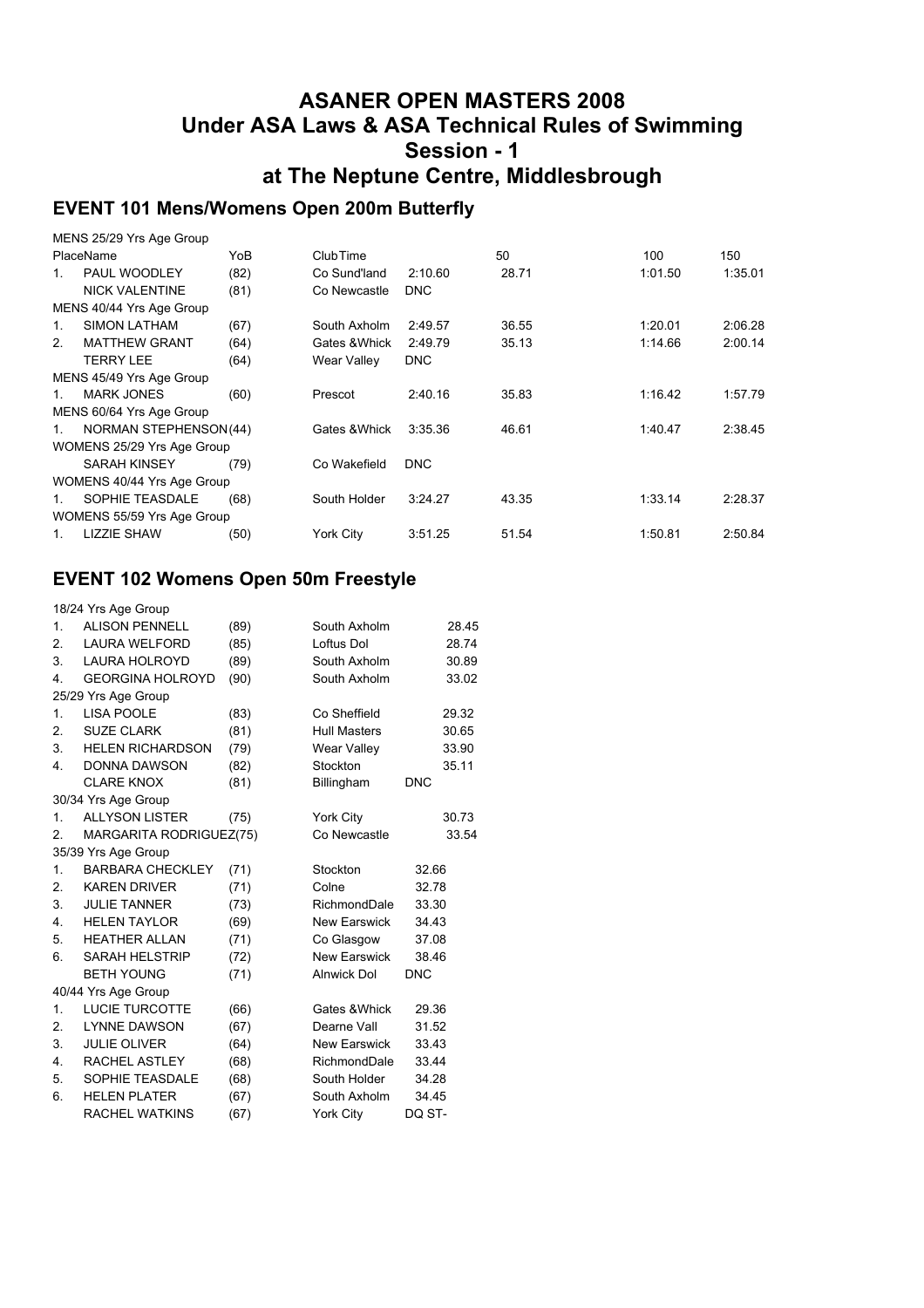|                | 45/49 Yrs Age Group            |      |                    |            |
|----------------|--------------------------------|------|--------------------|------------|
| 1.             | CAROLYN IRVINE                 | (63) | <b>Bo Kirklees</b> | 33.44      |
|                | 50/54 Yrs Age Group            |      |                    |            |
| 1.             | <b>SUSAN WILSON</b>            | (58) | Billingham         | 40.04      |
| $\mathcal{P}$  | <b>HELEN SYKES</b>             | (56) | Stockton           | 44.23      |
| 3.             | <b>CHRISTINE MUSCROFT (56)</b> |      | Billingham         | 48.74      |
|                | 55/59 Yrs Age Group            |      |                    |            |
| $\mathbf{1}$ . | PAULINE INWOOD                 | (52) | Co Derby           | 34.81      |
| $\mathcal{P}$  | <b>VALERIE THORP</b>           | (53) | Co Derby           | 34.87      |
|                | <b>GAIL DAFFERN</b>            | (50) | Harrogate          | <b>DNC</b> |
|                | 60/64 Yrs Age Group            |      |                    |            |
| 1.             | <b>CAROL BROWN</b>             | (47) | <b>York City</b>   | 39.10      |
|                | 65/69 Yrs Age Group            |      |                    |            |
|                | <b>IRENE ALLAN</b>             | (41) | Co Glasgow         | 53.48      |

### **EVENT 103 Mens Open 50m Freestyle**

|    | 18/24 Yrs Age Group               |      |                     |            |
|----|-----------------------------------|------|---------------------|------------|
| 1. | <b>GREGORY DIXON</b>              | (87) | Billingham          | 24.87      |
| 2. | <b>JUSTIN POITRAS-GEORGE (84)</b> |      | South Hunsle        | 25.27      |
| 3. | IAN SMITHSON                      | (86) | New Earswick        | 26.09      |
| 4. | PHILIP WALKER                     | (90) | Sedgefield          | 26.70      |
| 5. | <b>PAUL GRAY</b>                  | (86) | Stockton            | 27.30      |
| 6. | SHANE THACKERAY                   | (87) | South Axholm        | 27.52      |
|    | 25/29 Yrs Age Group               |      |                     |            |
| 1. | <b>GARY MENDUM</b>                | (81) | Saltburn Mar        | 27.19      |
| 2. | ROBERT CROFTS                     | (83) | South Axholm        | 29.14      |
| 3. | <b>ROBERT PAGE</b>                | (82) | Moors               | 29.77      |
| 4. | <b>ANDREW REYNOLDS</b>            | (81) | Loftus Dol          | 30.32      |
| 5. | MARTIN HUNT                       | (81) | Newcastle           | 30.88      |
| 6. | <b>NEIL ANDREWS</b>               | (80) | York City           | 38.32      |
|    | 30/34 Yrs Age Group               |      |                     |            |
| 1. | PAUL WAINWRIGHT                   | (78) | York City           | 27.41      |
| 2. | <b>STEVE LISTER</b>               | (75) | York City           | 27.45      |
| 3. | <b>MARC BEST</b>                  | (78) | Stockton            | 27.90      |
| 4. | <b>DANIEL HILL</b>                | (75) | Moors               | 28.59      |
| 5. | <b>IAN TAYLOR</b>                 | (76) | Stockton            | 28.78      |
|    | PAUL CALLIS                       | (78) | South Hunsle        | <b>DNC</b> |
|    | 35/39 Yrs Age Group               |      |                     |            |
| 1. | <b>GLEN WARWICK</b>               | (72) | Middlesboro         | 27.50      |
| 2. | <b>ALAN BETTERIDGE</b>            | (69) | <b>New Earswick</b> | 28.70      |
| 3. | <b>JAMES HODSON</b>               | (70) | Co Newcastle        | 28.84      |
| 4. | <b>COLIN CAMPBELL</b>             | (70) | York City           | 29.03      |
| 5. | <b>GRAHAM WALTON</b>              | (73) | Consett             | 29.49      |
| 6. | DARREN ANDERSON                   | (70) | Eston               | 32.78      |
|    | SEBASTIEN CORBEIL                 | (71) | Gates & Whick       | DNC        |
|    | 40/44 Yrs Age Group               |      |                     |            |
| 1. | STEPHEN SMITH                     | (68) | Colne               | 25.82      |
| 2. | <b>JAN HARRIS</b>                 | (66) | Wetherby            | 27.68      |
| 3. | <b>SIMON LATHAM</b>               | (67) | South Axholm        | 28.39      |
| 4. | <b>IAIN ROSS</b>                  | (66) | Co Newcastle        | 29.49      |
| 5. | PAUL HEWISON                      | (65) | Tadcaster           | 31.69      |
| 6. | <b>ANDREW HOWDEN</b>              | (64) | <b>New Earswick</b> | 32.48      |
|    | RICHARD ELLIS                     | (67) | <b>New Earswick</b> | DQ ST-     |
|    | 45/49 Yrs Age Group               |      |                     |            |
| 1. | <b>JULIAN HARFORTH</b>            | (62) | Clevelandpol        | 26.37      |
| 2. | ROBERT LUCAS                      | (61) | <b>Hull Masters</b> | 27.02      |
| 3. | GRAHAM STRANGE                    | (59) | Clevelandpol        | 28.47      |
| 4. | <b>STEWART ROWE</b>               | (62) | Kingfisher E        | 28.92      |
| 5. | <b>JOHN DEIGHTON</b>              | (61) | York City           | 32.19      |
|    | 50/54 Yrs Age Group               |      |                     |            |
| 1. | <b>ANTHONY GREENER</b>            | (58) | Co Newcastle        | 30.22      |
| 2. | <b>KEVIN DEVINE</b>               | (57) | RichmondDale        | 32.38      |
| 3. | <b>JOHN FORSTER</b>               | (56) | Moors               | 32.83      |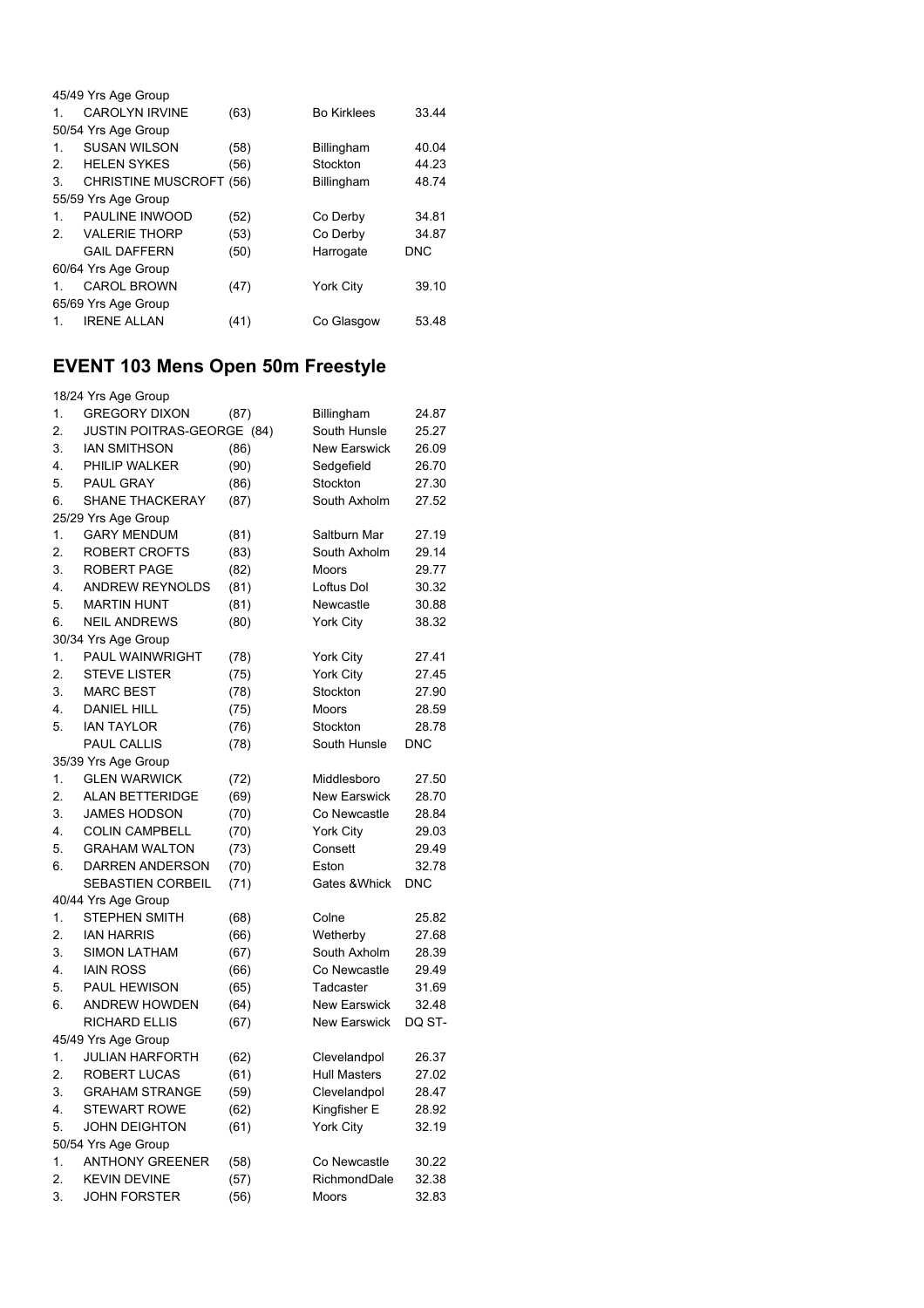|    | 55/59 Yrs Age Group     |      |                     |       |
|----|-------------------------|------|---------------------|-------|
| 1. | STEPHEN WHITFIELD       | (52) | Derwent Vall        | 29.61 |
| 2. | <b>GRAEME SHUTT</b>     | (49) | Co Sund'land        | 36.61 |
| 3. | <b>STEVEN EDDISON</b>   | (49) | Co Bradford         | 39.87 |
| 4. | <b>TOM OLDFIELD</b>     | (51) | Co Sheffield        | 40.45 |
|    | 60/64 Yrs Age Group     |      |                     |       |
| 1. | <b>DUNCAN BROWN</b>     | (47) | York City           | 29.62 |
| 2. | <b>KEITH CUNNINGHAM</b> | (48) | Consett             | 31.87 |
| 3. | <b>ALEX BROWN</b>       | (44) | Blyth               | 32.47 |
| 4. | <b>DEREK ROBINSON</b>   | (44) | <b>Blyth</b>        | 33.77 |
| 5. | <b>DAVID NORVILLE</b>   | (47) | <b>New Earswick</b> | 35.23 |
| 6. | <b>CARL BUTLER</b>      | (44) | RichmondDale        | 36.02 |
| 7. | <b>BARRY ROBINSON</b>   | (48) | Co Sund'land        | 37.72 |
|    | 65/69 Yrs Age Group     |      |                     |       |
|    | <b>WILLIAM HUTTON</b>   | (43) | <b>Hull Masters</b> | DNC   |

## **EVENT 104 Womens Open 100m Backstroke**

|               | 18/24 Yrs Age Group    |      |                    |         |         |
|---------------|------------------------|------|--------------------|---------|---------|
|               | PlaceName              | YoB  | Club               | Time    | 50      |
| 1.            | <b>ALISON PENNELL</b>  | (89) | South Axholm       | 1:11.29 | 35.23   |
| 2.            | <b>HELEN MUSCROFT</b>  | (84) | Billingham         | 1:14.14 | 36.42   |
| 3.            | <b>EMILY BROADBENT</b> | (89) | New Earswick       | 1:20.95 |         |
| 4.            | <b>LORRAINE RIDDLE</b> | (84) | Billingham         | 1:24.45 | 41.69   |
|               | 25/29 Yrs Age Group    |      |                    |         |         |
| 1             | LISA CHAPMAN           | (80) | Stockton           | 1:21.02 | 38.54   |
|               | 35/39 Yrs Age Group    |      |                    |         |         |
| 1             | <b>JULIE TANNER</b>    | (73) | RichmondDale       | 1:31.87 | 44.73   |
|               | 40/44 Yrs Age Group    |      |                    |         |         |
| $\mathbf{1}$  | <b>RACHEL ASTLEY</b>   | (68) | RichmondDale       | 1:21.15 | 39.09   |
| $\mathcal{P}$ | <b>LYNNE DAWSON</b>    | (67) | Dearne Vall        | 1:25.26 | 42.13   |
| 3             | <b>HELEN PLATER</b>    | (67) | South Axholm       | 1:30.57 | 44.93   |
|               | 45/49 Yrs Age Group    |      |                    |         |         |
| 1.            | <b>JULIE BENNETT</b>   | (62) | Co Leeds           | 1:17.32 | 36.83   |
| 2             | <b>CAROLYN IRVINE</b>  | (63) | <b>Bo Kirklees</b> | 1:23.71 | 40.30   |
|               | 50/54 Yrs Age Group    |      |                    |         |         |
| $\mathbf{1}$  | <b>SUSAN WILSON</b>    | (58) | Billingham         | 1:39.42 | 48.61   |
|               | 65/69 Yrs Age Group    |      |                    |         |         |
| 1.            | <b>IRENE ALLAN</b>     | (41) | Co Glasgow         | 2:15.91 | 1:07.69 |
|               |                        |      |                    |         |         |

#### **EVENT 105 Mens Open 100m Backstroke**

|                | 18/24 Yrs Age Group     |      |                     |            |       |
|----------------|-------------------------|------|---------------------|------------|-------|
| $\mathbf 1$    | <b>RYAN LIVINGSTONE</b> | (86) | RichmondDale        | 1:03.23    | 29.79 |
| 2.             | PHILIP WALKER           | (90) | Sedgefield          | 1:04.08    | 30.80 |
| 3              | <b>MARK BALDRY</b>      | (87) | <b>New Earswick</b> | 1:10.94    |       |
|                | 30/34 Yrs Age Group     |      |                     |            |       |
| $\mathbf{1}$   | DOMINIC JOHNSTON        | (77) | Gates & Whick       | 1:05.86    | 31.20 |
|                | <b>PAUL KEENS</b>       | (78) | Co Sheffield        | <b>DNC</b> |       |
|                | 35/39 Yrs Age Group     |      |                     |            |       |
| $\mathbf{1}$   | <b>STEVEN HORNER</b>    | (72) | Eston               | 1:09.03    | 16.43 |
| 2.             | ALISTER WRIGLEY         | (70) | Billingham          | 1:23.28    | 40.61 |
|                | 40/44 Yrs Age Group     |      |                     |            |       |
| $\mathbf 1$    | <b>PAUL ROSS</b>        | (65) | <b>Moors</b>        | 1:05.93    | 32.12 |
|                | <b>TERRY LEE</b>        | (64) | Wear Valley         | <b>DNC</b> |       |
|                | 45/49 Yrs Age Group     |      |                     |            |       |
| $\mathbf{1}$   | <b>JULIAN HARFORTH</b>  | (62) | Clevelandpol        | 1:15.41    | 35.97 |
| $\mathcal{P}$  | <b>MARK JONES</b>       | (60) | Prescot             | 1:21.88    | 40.35 |
|                | 50/54 Yrs Age Group     |      |                     |            |       |
| $\mathbf{1}$   | <b>KEVIN DEVINE</b>     | (57) | RichmondDale        | 1:29.95    | 45.35 |
|                | 55/59 Yrs Age Group     |      |                     |            |       |
| $\mathbf{1}$ . | CHRISTOPHER BROWN (53)  |      | Co Bradford         | 1:09.56    | 33.14 |
| 2.             | <b>GRAEME SHUTT</b>     | (49) | Co Sund'land        | 1:50.28    | 51.68 |
|                | 60/64 Yrs Age Group     |      |                     |            |       |
| $\mathbf 1$    | <b>BARRY ROBINSON</b>   | (48) | Co Sund'land        | 1:46.18    | 51.07 |
| 2.             | PHIL JOHNSTON           | (48) | Gates & Whick       | 1:54.83    | 53.99 |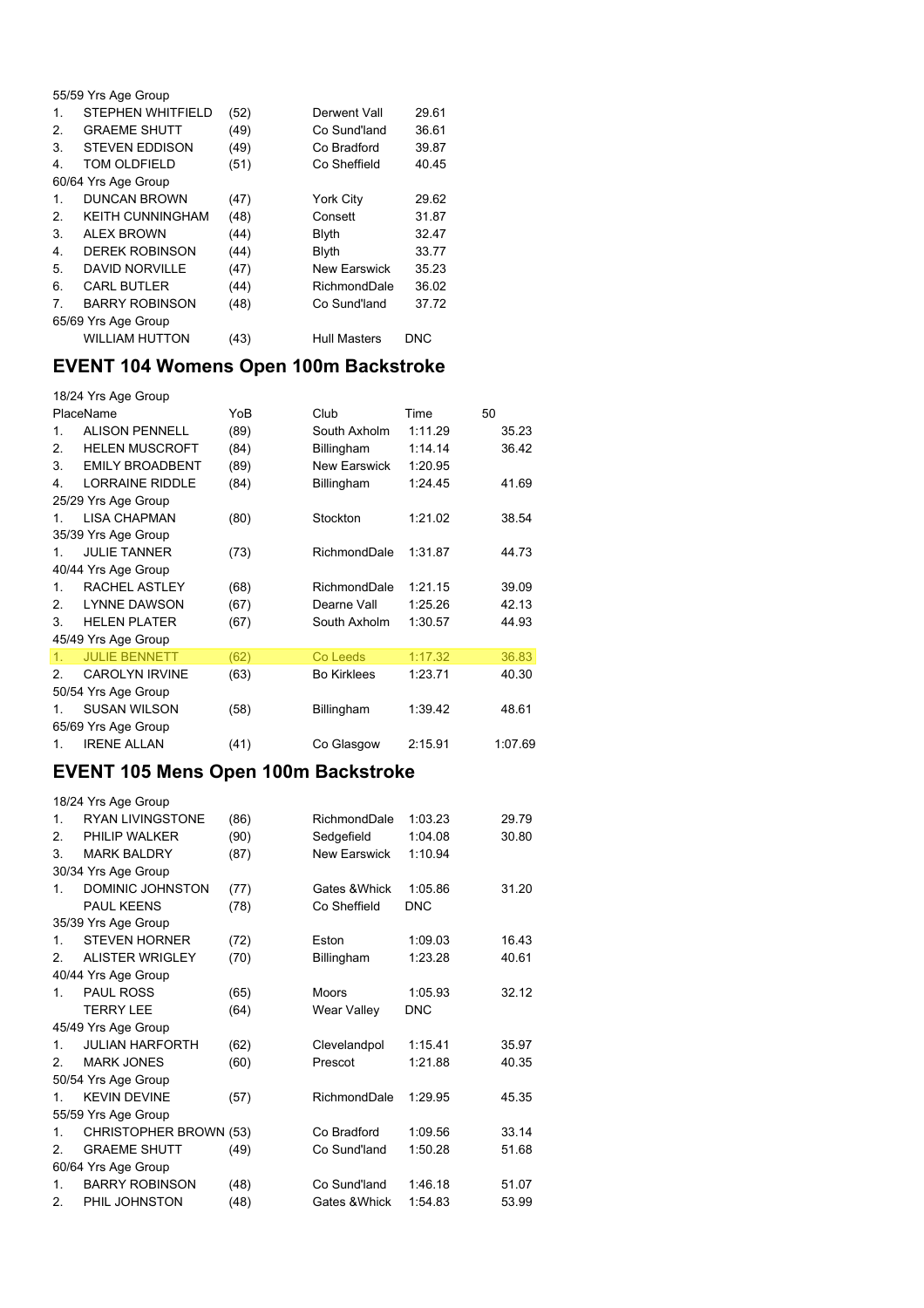# **EVENT 106 Mens/Womens Open 200m Breaststroke**

|    | MENS 25/29 Yrs Age Group      |      |               |            |         |         |         |
|----|-------------------------------|------|---------------|------------|---------|---------|---------|
| 1. | <b>NICK VALENTINE</b>         | (81) | Co Newcastle  | 2:44.68    | 36.40   | 1:18.33 | 2:01.86 |
| 2. | <b>ANDREW REYNOLDS</b>        | (81) | Loftus Dol    | 2:52.09    | 37.72   | 1:20.51 | 2:05.69 |
|    | MENS 30/34 Yrs Age Group      |      |               |            |         |         |         |
|    | <b>PAUL CALLIS</b>            | (78) | South Hunsle  | <b>DNC</b> |         |         |         |
|    | MENS 35/39 Yrs Age Group      |      |               |            |         |         |         |
| 1. | PHILIP CROXALL                | (69) | Colne         | 2:53.48    | 40.21   | 1:25.93 | 2:11.14 |
|    | MENS 40/44 Yrs Age Group      |      |               |            |         |         |         |
| 1. | <b>IAN HARRIS</b>             | (66) | Wetherby      | 2:43.89    | 36.64   | 1:16.93 | 1:59.05 |
| 2. | <b>IAIN ROSS</b>              | (66) | Co Newcastle  | 3:02.72    | 40.68   | 1:26.34 | 2:14.99 |
| 3. | <b>MATTHEW GRANT</b>          | (64) | Gates & Whick | 3:02.92    | 42.56   | 1:29.51 | 2:16.26 |
|    | MENS 45/49 Yrs Age Group      |      |               |            |         |         |         |
|    |                               |      |               |            |         |         |         |
| 1. | <b>MARK JONES</b>             | (60) | Prescot       | 2:55.53    | 40.90   | 1:24.71 | 2:10.57 |
| 2. | <b>MICHAEL WATSON</b>         | (60) | Clevelandpol  | 2:56.77    | 40.25   | 1:26.22 | 2:11.94 |
| 3. | <b>TUOMO POLVIKOSKI</b>       | (59) | Co Newcastle  | 2:59.80    | 42.07   | 1:27.26 | 2:13.69 |
|    | MENS 55/59 Yrs Age Group      |      |               |            |         |         |         |
| 1. | <b>GRAHAM PEARSON</b>         | (52) | Carlisle Mas  | 2:51.02    | 38.76   | 1:21.90 | 2:06.03 |
|    | MENS 60/64 Yrs Age Group      |      |               |            |         |         |         |
| 1. | <b>TERENCE MCGEE</b>          | (47) | Middlesboro   | 3:23.32    | 45.39   | 1:37.00 | 2:30.84 |
| 2. | <b>NORMAN STEPHENSON(44)</b>  |      | Gates & Whick | 3:30.19    | 48.61   | 1:43.78 | 2:40.37 |
|    | MENS 70/74 Yrs Age Group      |      |               |            |         |         |         |
| 1. | <b>BILL MOORE</b>             | (37) | Halifax       | 3:36.47    | 47.11   | 1:42.13 | 2:38.89 |
|    | MENS 75 Yrs/Over Age Group    |      |               |            |         |         |         |
| 1. | NORMAN GREENFIELD (32)        |      | Barnsley      | 5:21.03    | 1:09.58 | 2:30.71 | 3:55.77 |
|    | WOMENS 25/29 Yrs Age Group    |      |               |            |         |         |         |
|    | <b>SARAH KINSEY</b>           | (79) | Co Wakefield  | <b>DNC</b> |         |         |         |
|    | WOMENS 35/39 Yrs Age Group    |      |               |            |         |         |         |
| 1. | <b>HEATHER ALLAN</b>          | (71) | Co Glasgow    | 3:31.68    | 48.27   | 1:41.83 | 2:37.82 |
|    | WOMENS 40/44 Yrs Age Group    |      |               |            |         |         |         |
| 1. | <b>LOUISE MORRIS</b>          | (68) | Middlesboro   | 2:54.06    | 40.08   | 1:23.15 | 2:09.84 |
| 2. | <b>JACKIE BUXTON</b>          | (65) | South Axholm  | 3:05.57    | 43.64   | 1:30.75 | 2:19.35 |
|    | WOMENS 45/49 Yrs Age Group    |      |               |            |         |         |         |
| 1. | <b>SIAN O'DEA</b>             | (60) | <b>Blyth</b>  | 3:52.65    | 55.63   | 1:53.13 | 2:43.71 |
|    | WOMENS 50/54 Yrs Age Group    |      |               |            |         |         |         |
| 1. | <b>JUDITH PASCALE</b>         | (57) | Gates & Whick | 3:35.53    | 48.84   | 1:41.07 | 2:38.67 |
|    | WOMENS 55/59 Yrs Age Group    |      |               |            |         |         |         |
| 1. | <b>JACKIE HUGHES</b>          | (53) | Lindum Mink   | 3:31.39    | 48.66   | 1:41.55 | 2:36.15 |
|    | <b>GAIL DAFFERN</b>           | (50) | Harrogate     | <b>DNC</b> |         |         |         |
|    | WOMENS 65/69 Yrs Age Group    |      |               |            |         |         |         |
| 1. | <b>IRENE ALLAN</b>            | (41) | Co Glasgow    | 5:40.95    | 1:18.57 | 2:45.62 | 4:14.39 |
|    | EVENT 107 Wamang Open 100m IM |      |               |            |         |         |         |

**EVENT 107 Womens Open 100m IM** 

|                | 18/24 Yrs Age Group     |      |                     |            |       |
|----------------|-------------------------|------|---------------------|------------|-------|
| $\mathbf{1}$ . | <b>ALISON PENNELL</b>   | (89) | South Axholm        | 1:11.89    | 34.38 |
| 2.             | LAURA HOLROYD           | (89) | South Axholm        | 1:17.03    | 36.63 |
| 3.             | <b>HELEN MUSCROFT</b>   | (84) | Billingham          | 1:18.50    | 37.75 |
| 4.             | <b>SARAH GERMAIN</b>    | (84) | Co Newcastle        | 1:20.87    | 39.74 |
| 5.             | <b>GEORGINA HOLROYD</b> | (90) | South Axholm        | 1:22.77    | 39.43 |
| 6.             | <b>EMILY BROADBENT</b>  | (89) | New Earswick        | 1:23.55    | 39.39 |
| 7.             | KIMBERLEY WELCH         | (85) | RichmondDale        | 1:26.54    | 40.43 |
|                | 25/29 Yrs Age Group     |      |                     |            |       |
| $\mathbf{1}$ . | <b>LISA POOLE</b>       | (83) | Co Sheffield        | 1:14.85    | 34.50 |
| 2.             | <b>SUZE CLARK</b>       | (81) | <b>Hull Masters</b> | 1:19.31    | 37.88 |
| 3.             | LISA CHAPMAN            | (80) | Stockton            | 1:23.17    | 38.18 |
|                | <b>CLARE KNOX</b>       | (81) | Billingham          | <b>DNC</b> |       |
|                | 35/39 Yrs Age Group     |      |                     |            |       |
| $\mathbf{1}$ . | <b>BARBARA CHECKLEY</b> | (71) | Stockton            | 1:24.58    | 41.21 |
| 2.             | <b>JULIE TANNER</b>     | (73) | RichmondDale        | 1:26.55    | 43.22 |
| 3.             | <b>HELEN TAYLOR</b>     | (69) | New Earswick        | 1:31.40    | 39.93 |
| 4.             | <b>HEATHER ALLAN</b>    | (71) | Co Glasgow          | 1:36.94    | 49.89 |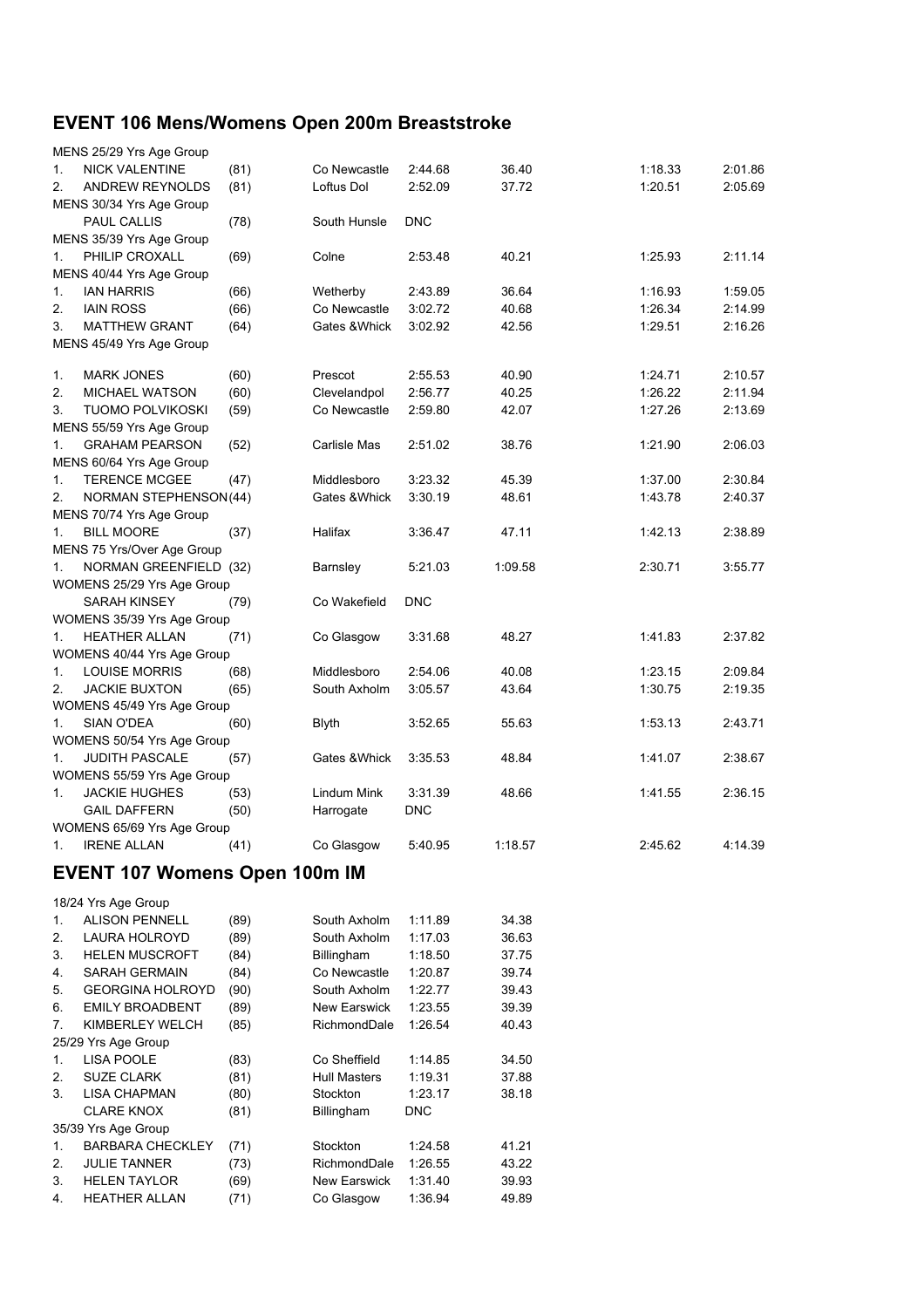|                | <b>BETH YOUNG</b>     | (71) | <b>Alnwick Dol</b> | <b>DNC</b> |         |
|----------------|-----------------------|------|--------------------|------------|---------|
|                | 40/44 Yrs Age Group   |      |                    |            |         |
| $\mathbf{1}$ . | LUCIE TURCOTTE        | (66) | Gates & Whick      | 1:12.96    | 35.05   |
| 2.             | <b>LOUISE MORRIS</b>  | (68) | Middlesboro        | 1:18.42    | 38.81   |
| 2.             | <b>JACKIE BUXTON</b>  | (65) | South Axholm       | 1:18.42    | 38.20   |
|                | RACHEL ASTLEY         | (68) | RichmondDale       | DQ ST-     |         |
|                | 45/49 Yrs Age Group   |      |                    |            |         |
| $\mathbf{1}$   | <b>CAROLYN IRVINE</b> | (63) | <b>Bo Kirklees</b> | 1:24.50    | 38.70   |
|                | 55/59 Yrs Age Group   |      |                    |            |         |
| $\mathbf{1}$   | PAULINE INWOOD        | (52) | Co Derby           | 1:32.08    | 44.65   |
| $\mathcal{P}$  | <b>VALERIE THORP</b>  | (53) | Co Derby           | 1:38.46    | 51.03   |
| 3.             | <b>LIZZIE SHAW</b>    | (50) | <b>York City</b>   | 1:38.53    | 48.70   |
|                | 65/69 Yrs Age Group   |      |                    |            |         |
| 1.             | <b>IRENE ALLAN</b>    | (41) | Co Glasgow         | 2:16.29    | 1:02.98 |

## **EVENT 108 Mens Open 100m IM**

|    | 18/24 Yrs Age Group                           |      |                     |            |       |
|----|-----------------------------------------------|------|---------------------|------------|-------|
| 1. | PHILIP WALKER                                 | (90) | Sedgefield          | 1:03.32    | 29.42 |
| 2. | <b>GREGORY DIXON</b>                          | (87) | Billingham          | 1:04.22    | 31.26 |
| 3. | <b>RYAN LIVINGSTONE</b>                       | (86) | RichmondDale        | 1:05.91    | 28.96 |
| 4. | <b>IAN SMITHSON</b>                           | (86) | <b>New Earswick</b> | 1:07.58    | 32.25 |
| 5. | SHANE THACKERAY                               | (87) | South Axholm        | 1:09.83    | 31.92 |
|    | 25/29 Yrs Age Group                           |      |                     |            |       |
| 1. | <b>ROBERT CROFTS</b>                          | (83) | South Axholm        | 1:18.59    | 36.87 |
|    | 30/34 Yrs Age Group                           |      |                     |            |       |
| 1. | <b>MARC BEST</b>                              | (78) | Stockton            | 1:08.85    | 32.27 |
| 2. | <b>STEVE LISTER</b>                           | (75) | York City           | 1:10.47    | 31.38 |
| 3. | <b>MICHAEL VICKERS</b>                        | (76) | Wear Valley         | 1:11.97    | 34.74 |
| 4. | <b>DANIEL HILL</b>                            | (75) | <b>Moors</b>        | 1:14.65    | 35.18 |
| 5. | <b>IAN TAYLOR</b>                             | (76) | Stockton            | 1:15.49    | 34.88 |
|    | PAUL KEENS                                    | (78) | Co Sheffield        | <b>DNC</b> |       |
|    | <b>PAUL CALLIS</b>                            | (78) | South Hunsle        | <b>DNC</b> |       |
|    | 35/39 Yrs Age Group                           |      |                     |            |       |
| 1. | <b>STEVEN HORNER</b>                          | (72) | Eston               | 1:07.73    | 31.33 |
| 2. | <b>KYRAN PARKER</b>                           | (70) | Wetherby            | 1:08.21    | 32.24 |
| 3. | <b>PAUL BUTLER</b>                            | (72) | Co Sheffield        | 1:10.03    | 32.66 |
| 4. | <b>JAMES HODSON</b>                           | (70) | Co Newcastle        | 1:10.49    | 33.83 |
| 5. | <b>MYLES CARTER</b>                           | (69) | Moors               | 1:12.77    | 34.12 |
| 6. | <b>ALISTER WRIGLEY</b>                        | (70) | Billingham          | 1:22.82    | 36.98 |
|    | <b>DARREN ANDERSON</b>                        | (70) | Eston               | DQ T-2L    | 40.81 |
|    | 40/44 Yrs Age Group                           |      |                     |            |       |
| 1. | <b>STUART HOYLE</b>                           | (66) | Co Leeds            | 1:12.27    | 33.42 |
| 2. | <b>SIMON LATHAM</b>                           | (67) | South Axholm        | 1:14.54    | 34.94 |
| 3. | PAUL HEWISON                                  | (65) | Tadcaster           | 1:23.73    | 38.97 |
| 4. | <b>ANDREW HOWDEN</b>                          | (64) | <b>New Earswick</b> | 1:27.06    | 41.57 |
|    | <b>TERRY LEE</b>                              | (64) | Wear Valley         | DNC        |       |
|    | 45/49 Yrs Age Group                           |      |                     |            |       |
| 1. | <b>JULIAN HARFORTH</b>                        | (62) | Clevelandpol        | 1:10.88    | 32.20 |
| 2. | <b>MARK JONES</b>                             | (60) | Prescot             | 1:13.93    | 35.48 |
| 3. | <b>GRAHAM STRANGE</b>                         |      |                     |            |       |
|    |                                               | (59) | Clevelandpol        | 1:15.87    | 34.63 |
| 4. | <b>JOHN DEIGHTON</b>                          | (61) | York City           | 1:26.42    | 41.29 |
| 1. | 50/54 Yrs Age Group<br><b>ANTHONY GREENER</b> |      | Co Newcastle        |            | 38.92 |
|    |                                               | (58) |                     | 1:19.89    |       |
| 2. | <b>JOHN FORSTER</b>                           | (56) | <b>Moors</b>        | 1:22.60    | 38.64 |
| 3. | <b>KEVIN DEVINE</b>                           | (57) | RichmondDale        | 1:23.16    | 41.77 |
| 4. | <b>IAN MUSCROFT</b>                           | (58) | Billingham          | 1:35.12    | 48.72 |
| 5. | <b>STEPHEN URWIN</b>                          | (57) | Newburn             | 1:37.06    | 45.99 |
|    | 55/59 Yrs Age Group                           |      |                     |            |       |
| 1. | STEPHEN WHITFIELD                             | (52) | Derwent Vall        | 1:19.93    | 37.24 |
| 2. | <b>GRAEME SHUTT</b>                           | (49) | Co Sund'land        | 1:39.97    | 46.87 |
| 3. | <b>STEVEN EDDISON</b>                         | (49) | Co Bradford         | 1:42.79    | 51.08 |
|    | PHILIP TAYLOR                                 | (53) | Clevelandpol        | <b>DNC</b> |       |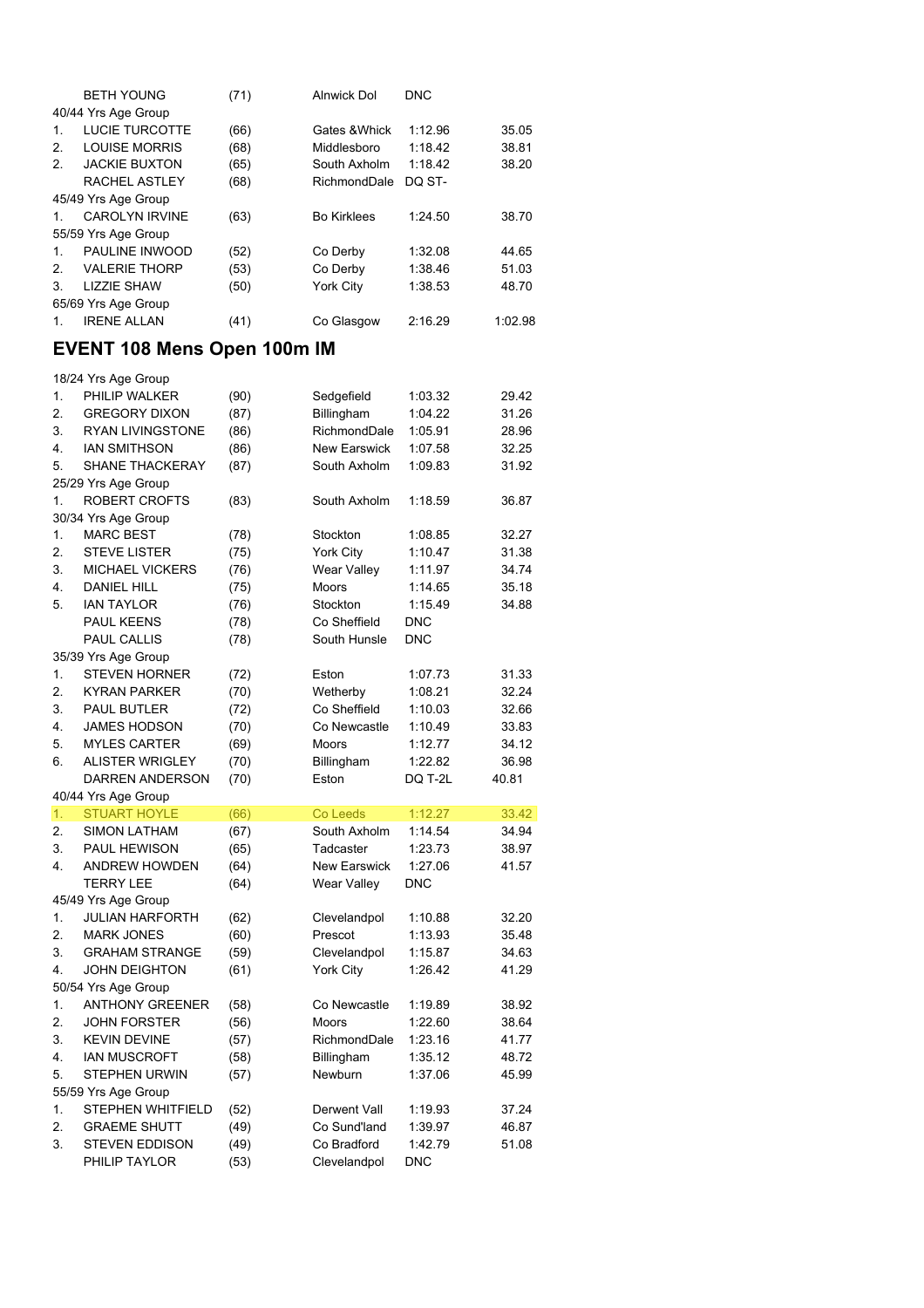|                | 60/64 Yrs Age Group          |      |                  |         |       |
|----------------|------------------------------|------|------------------|---------|-------|
| $\mathbf{1}$ . | <b>DUNCAN BROWN</b>          | (47) | <b>York City</b> | 1:18.13 | 36.64 |
| 2 <sub>1</sub> | <b>ALEX BROWN</b>            | (44) | <b>B</b> lvth    | 1:27.12 | 42.36 |
| 3.             | <b>NORMAN STEPHENSON(44)</b> |      | Gates & Whick    | 1:30.85 | 44.66 |
| 4.             | <b>CARL BUTLER</b>           | (44) | RichmondDale     | 1:31.44 | 42.52 |
|                | 70/74 Yrs Age Group          |      |                  |         |       |
| $1_{-}$        | <b>BILL MOORE</b>            | (37) | Halifax          | 1:37.94 | 47.01 |

### **EVENT 109 Womens Open 200m Freestyle Team**

|                | 100+ Age Group |                      |         |               |         |
|----------------|----------------|----------------------|---------|---------------|---------|
| $\mathbf{1}$ . | New Earswick   | New Earswick 2:17.80 |         | 38.07 1:09.18 | 1:47.55 |
| 2.             | Stockton ASC   | Stockton             | 2:20.05 | 35.53 1:08.31 | 1:45.77 |
|                | 160+ Age Group |                      |         |               |         |
| $1_{1}$        | York CBC       | York City            | 2:11.15 | 34.48 1:19.74 | 1:52.61 |

## **EVENT 110 Mens Open 200m Freestyle Team**

| 100+ Age Group |                |                      |         |               |         |  |  |  |
|----------------|----------------|----------------------|---------|---------------|---------|--|--|--|
| $1_{-}$        | New Earswick   | New Earswick 2:06.65 |         | 28.29 58.62   | 1:32.92 |  |  |  |
|                | 160+ Age Group |                      |         |               |         |  |  |  |
| 1.             | York CBC       | York City            | 1:57.47 | 27.53 1:00.64 | 1:29.89 |  |  |  |
| 2.             | Moors          | Moors                | 1:57.80 | 29.43 41.04   | 56.33   |  |  |  |
| 3.             | Consett        | Consett              | 1:58.20 | 26.62 57.57   | 1:29.13 |  |  |  |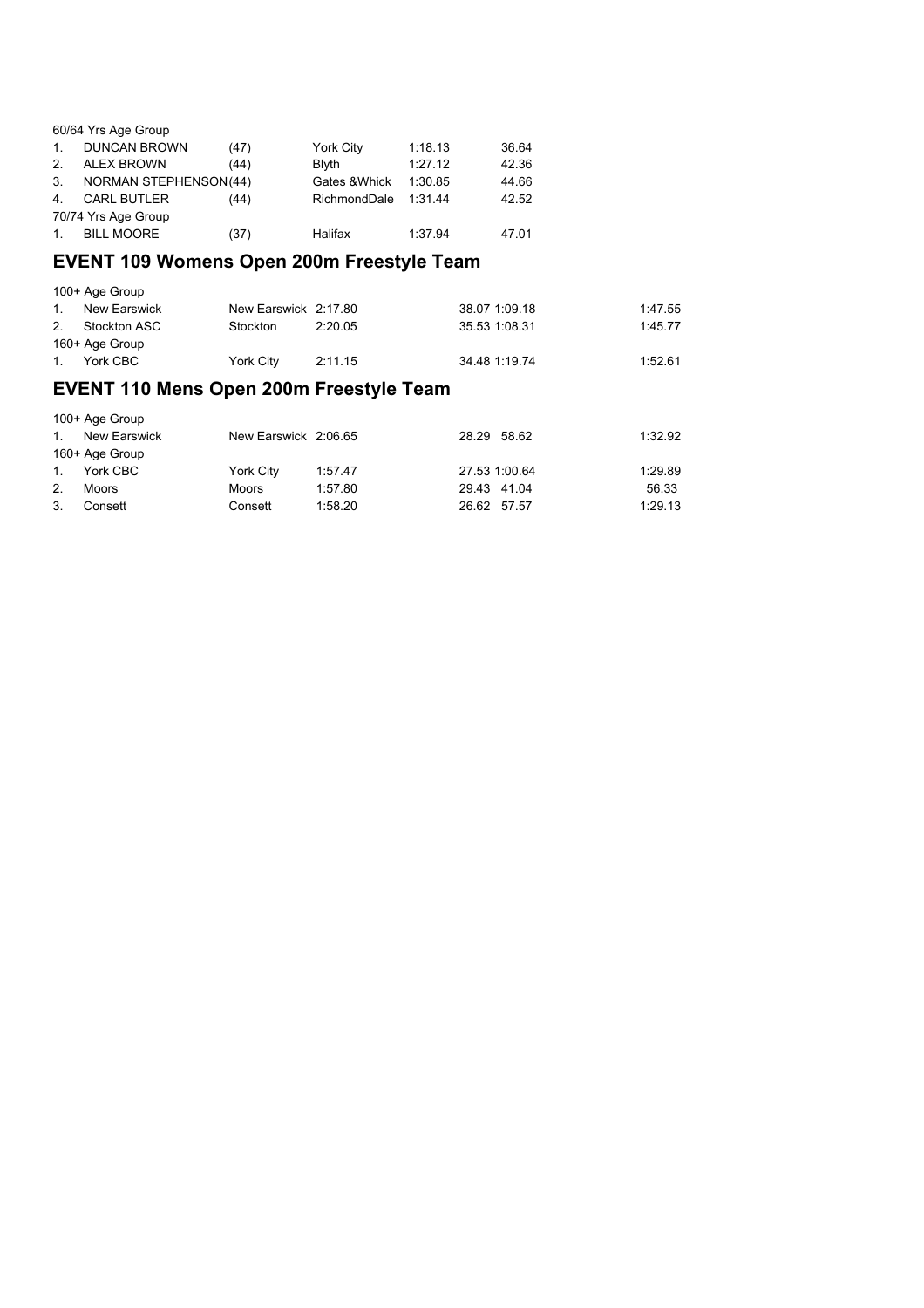### **ASANER OPEN MASTERS 2008 Under ASA Laws & ASA Technical Rules of Swimming Session - Two at The Neptune Centre Middlesbrough**

#### **EVENT 201 Mens/Womens Open 200m Backstroke**

|                | MENS 18/24 Yrs Age Group   |      |                     |            |       |         |         |
|----------------|----------------------------|------|---------------------|------------|-------|---------|---------|
|                | PlaceName                  | YoB  | Club                | Time       | 50    | 100     | 150     |
| $1_{-}$        | PHILIP WALKER              | (90) | Sedgefield          | 2:17.97    | 31.18 | 1:05.37 | 1:41.67 |
|                | MENS 30/34 Yrs Age Group   |      |                     |            |       |         |         |
| 1.             | DOMINIC JOHNSTON           | (77) | Gates & Whick       | 2:24.82    | 33.22 | 1:09.79 | 1:47.44 |
|                | MENS 35/39 Yrs Age Group   |      |                     |            |       |         |         |
| 1.             | <b>STEVE LANGFORD</b>      | (69) | Birmingham M        | 2:35.69    | 36.63 | 1:15.53 | 1:56.29 |
|                | MENS 40/44 Yrs Age Group   |      |                     |            |       |         |         |
| $1_{\cdot}$    | <b>PAUL ROSS</b>           | (65) | Moors               | 2:24.60    | 33.47 | 1:10.34 | 1:47.98 |
|                | MENS 45/49 Yrs Age Group   |      |                     |            |       |         |         |
| $1_{-}$        | <b>MARK JONES</b>          | (60) | Prescot             | 2:50.01    | 39.80 | 1:22.76 | 2:06.42 |
|                | MENS 50/54 Yrs Age Group   |      |                     |            |       |         |         |
| $1_{-}$        | <b>KEVIN DEVINE</b>        | (57) | RichmondDale        | 3:23.37    | 48.90 | 1:40.14 | 2:32.89 |
|                | MENS 55/59 Yrs Age Group   |      |                     |            |       |         |         |
| 1.             | <b>CHRISTOPHER BROWN</b>   | (53) | Co Bradford         | 2:40.64    | 38.33 | 1:20.03 | 2:02.02 |
|                | MENS 60/64 Yrs Age Group   |      |                     |            |       |         |         |
| $1_{-}$        | PHIL JOHNSTON              | (48) | Gates & Whick       | 3:59.97    | 54.18 | 1:54.34 | 2:58.56 |
|                | WOMENS 18/24 Yrs Age Group |      |                     |            |       |         |         |
| 1.             | <b>ALISON PENNELL</b>      | (89) | South Axholm        | 2:31.64    | 37.00 | 1:15.41 | 1:53.08 |
| 2.             | <b>EMILY BROADBENT</b>     | (89) | <b>New Earswick</b> | 2:51.99    | 41.39 | 1:24.70 | 2:09.18 |
| 3.             | <b>LORRAINE RIDDLE</b>     | (84) | Billingham          | 2:58.65    | 42.10 | 1:26.76 | 2:12.36 |
|                | WOMENS 25/29 Yrs Age Group |      |                     |            |       |         |         |
|                | <b>SARAH KINSEY</b>        | (79) | Co Wakefield        | <b>DNC</b> |       |         |         |
|                | WOMENS 40/44 Yrs Age Group |      |                     |            |       |         |         |
| 1.             | <b>LUCIE TURCOTTE</b>      | (66) | Gates & Whick       | 2:38.67    | 37.50 | 1:17.41 | 1:57.96 |
| 2.             | <b>LYNNE DAWSON</b>        | (67) | Dearne Vall         | 3:05.80    | 44.67 | 1:32.76 | 2:20.56 |
|                | WOMENS 45/49 Yrs Age Group |      |                     |            |       |         |         |
| 1 <sub>1</sub> | <b>JULIE BENNETT</b>       | (62) | Co Leeds            | 2:46.81    | 39.19 | 1:22.46 | 2:05.89 |
|                | WOMENS 55/59 Yrs Age Group |      |                     |            |       |         |         |
| 1.             | <b>NOREEN EDERY</b>        | (51) | <b>Bo Kirklees</b>  | 3:29.69    | 51.50 | 1:43.91 | 2:37.66 |
|                | <b>LIZZIE SHAW</b>         | (50) | <b>York City</b>    | DQ T-2L    |       |         |         |

#### **EVENT 202 Womens Open 100m Breaststroke**

|               | 18/24 Yrs Age Group   |      |               |             |         |
|---------------|-----------------------|------|---------------|-------------|---------|
|               | PlaceName             | YoB  | Club          | <b>Time</b> | 50      |
| 1             | LAURA HOLROYD         | (89) | South Axholm  | 1:26.12     | 41.07   |
|               | REBECCA EDMUNDSON     | (85) | Co Leeds      | <b>DNC</b>  |         |
|               | 25/29 Yrs Age Group   |      |               |             |         |
| 1             | <b>RUTH WYATT</b>     | (82) | Saltburn Mar  | 1:37.13     | 46.10   |
|               | 35/39 Yrs Age Group   |      |               |             |         |
| 1.            | <b>HFATHFR ALLAN</b>  | (71) | Co Glasgow    | 1:42.02     | 48.38   |
|               | 40/44 Yrs Age Group   |      |               |             |         |
| 1             | <b>LOUISE MORRIS</b>  | (68) | Middlesboro   | 1:21.09     | 38.66   |
| $\mathcal{P}$ | <b>JACKIE BUXTON</b>  | (65) | South Axholm  | 1:26.48     | 41.92   |
|               | 45/49 Yrs Age Group   |      |               |             |         |
| 1             | <b>SIAN O'DEA</b>     | (60) | <b>Blyth</b>  | 1:50.03     | 53.71   |
|               | 50/54 Yrs Age Group   |      |               |             |         |
| 1             | <b>JUDITH PASCALE</b> | (57) | Gates & Whick | 1:38.85     | 46.64   |
| $\mathcal{P}$ | <b>HELEN SYKES</b>    | (56) | Stockton      | 1:56.06     | 56.49   |
|               | 55/59 Yrs Age Group   |      |               |             |         |
| 1             | <b>JACKIE HUGHES</b>  | (53) | Lindum Mink   | 1:39.27     | 47.35   |
| $\mathcal{P}$ | <b>VALERIE THORP</b>  | (53) | Co Derby      | 1:46.93     | 52.28   |
|               | 65/69 Yrs Age Group   |      |               |             |         |
| 1             | <b>IRENE ALLAN</b>    | (41) | Co Glasgow    | 2:45.31     | 1:18.94 |
|               | 75 Yrs/Over Age Group |      |               |             |         |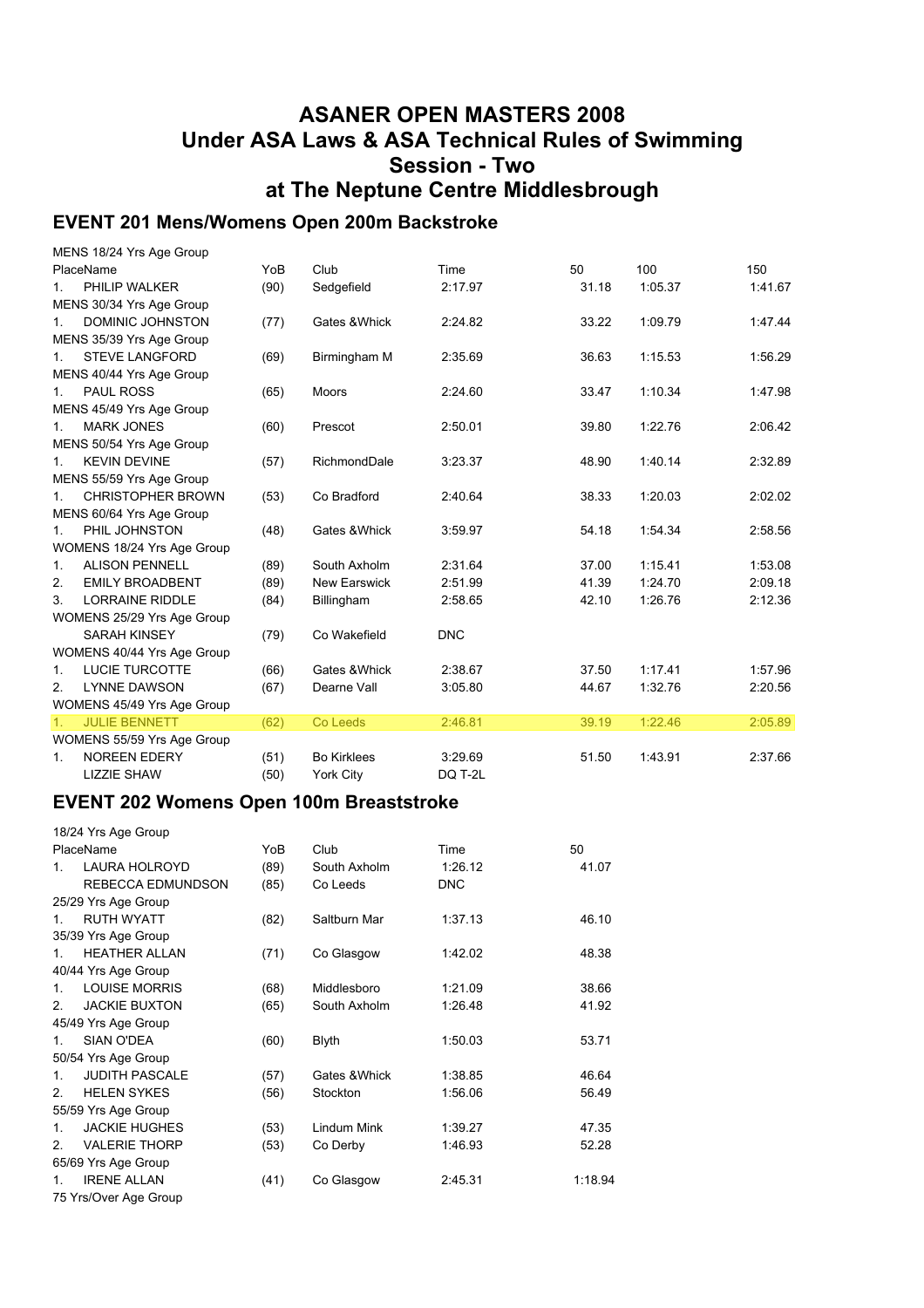| <b>MYRNA TAYLOR</b> | (33) | Blackpool | 2:02.64 | 58.21 |
|---------------------|------|-----------|---------|-------|
|                     |      |           |         |       |

## **EVENT 203 Mens Open 100m Breaststroke**

|                | 18/24 Yrs Age Group      |      |                     |            |         |
|----------------|--------------------------|------|---------------------|------------|---------|
| 1.             | <b>MARK BALDRY</b>       | (87) | <b>New Earswick</b> | 1:20.36    | 36.73   |
| 2.             | PAUL GRAY                | (86) | Stockton            | 1:21.06    | 37.77   |
|                | 25/29 Yrs Age Group      |      |                     |            |         |
| 1.             | <b>GRAHAM ASBURY</b>     | (81) | York City           | 1:11.04    | 33.37   |
| 2.             | <b>ANDREW REYNOLDS</b>   | (81) | Loftus Dol          | 1:18.51    | 36.95   |
| 3.             | <b>ROBERT CROFTS</b>     | (83) | South Axholm        | 1:26.29    | 40.92   |
|                | 30/34 Yrs Age Group      |      |                     |            |         |
| 1 <sub>1</sub> | <b>MARC BEST</b>         | (78) | Stockton            | 1:11.27    | 33.60   |
|                | <b>PAUL CALLIS</b>       | (78) | South Hunsle        | <b>DNC</b> |         |
|                | 35/39 Yrs Age Group      |      |                     |            |         |
| 1.             | <b>KYRAN PARKER</b>      | (70) | Wetherby            | 1:15.42    | 36.20   |
| 2.             | <b>STEVEN HORNER</b>     | (72) | Eston               | 1:16.57    | 35.69   |
| 3.             | <b>JAMES HODSON</b>      | (70) | Co Newcastle        | 1:17.43    | 37.18   |
| 4.             | <b>GLEN WARWICK</b>      | (72) | Middlesboro         | 1:17.97    | 37.17   |
| 5.             | <b>MYLES CARTER</b>      | (69) | Moors               | 1:19.31    | 37.02   |
| 6.             | PHILIP CROXALL           | (69) | Colne               | 1:20.33    | 38.35   |
| 7.             | <b>GRAHAM WALTON</b>     | (73) | Consett             | 1:24.74    | 40.31   |
|                | SEBASTIEN CORBEIL        | (71) | Gates & Whick       | <b>DNC</b> |         |
|                | 40/44 Yrs Age Group      |      |                     |            |         |
| 1.             | <b>JAN HARRIS</b>        | (66) | Wetherby            | 1:14.91    | 36.02   |
| 2.             | PAUL HEWISON             | (65) | Tadcaster           | 1:28.01    | 40.77   |
|                | <b>TERRY LEE</b>         | (64) | <b>Wear Valley</b>  | DNC        |         |
|                | <b>IAIN ROSS</b>         | (66) | Co Newcastle        | DQ T-1L    |         |
|                | 45/49 Yrs Age Group      |      |                     |            |         |
| 1.             | <b>TUOMO POLVIKOSKI</b>  | (59) | Co Newcastle        | 1:22.01    | 39.28   |
| 2.             | <b>MARK JONES</b>        | (60) | Prescot             | 1:22.11    | 39.12   |
| 3.             | <b>MICHAEL WATSON</b>    | (60) | Clevelandpol        | 1:22.80    | 39.85   |
|                | 50/54 Yrs Age Group      |      |                     |            |         |
| 1.             | <b>IAN MUSCROFT</b>      | (58) | Billingham          | 1:37.48    | 48.24   |
| 2.             | <b>STEVEN URWIN</b>      | (57) | Newburn             | 1:45.70    | 51.38   |
|                | 55/59 Yrs Age Group      |      |                     |            |         |
| 1.             | <b>GRAHAM PEARSON</b>    | (52) | Carlisle Mas        | 1:18.84    | 37.60   |
| 2.             | TOM OLDFIELD             | (51) | Co Sheffield        | 1:45.97    | 51.28   |
| 3.             | <b>STEVEN EDDISON</b>    | (49) | Co Bradford         | 1:49.21    | 52.98   |
|                | PHILIP TAYLOR            | (53) | Clevelandpol        | DNC        |         |
|                | 60/64 Yrs Age Group      |      |                     |            |         |
| 1.             | <b>TERENCE MCGEE</b>     | (47) | Middlesboro         | 1:29.22    | 42.45   |
| 2.             | <b>KEITH CUNNINGHAM</b>  | (48) | Consett             | 1:33.05    | 42.81   |
| 3.             | <b>NORMAN STEPHENSON</b> | (44) | Gates & Whick       | 1:34.60    | 45.84   |
|                | 65/69 Yrs Age Group      |      |                     |            |         |
| 1.             | <b>JOHN SAWYERS</b>      | (43) | Co Newcastle        | 1:28.83    | 42.19   |
|                | 70/74 Yrs Age Group      |      |                     |            |         |
| 1.             | <b>BILL MOORE</b>        | (37) | Halifax             | 1:38.09    | 45.56   |
|                | 75 Yrs/Over Age Group    |      |                     |            |         |
| 1.             | <b>NORMAN GREENFIELD</b> | (32) | Barnsley            | 2:29.61    | 1:10.33 |
|                |                          |      |                     |            |         |

### **EVENT 204 Womens Open 50m Butterfly**

|                | 18/24 Yrs Age Group     |      |                     |       |  |  |  |
|----------------|-------------------------|------|---------------------|-------|--|--|--|
|                | PlaceName               | YoB  | Club                | Time  |  |  |  |
| $\mathbf{1}$ . | <b>GEORGINA HOLROYD</b> | (90) | South Axholm        | 38.30 |  |  |  |
| 2              | <b>EMILY BROADBENT</b>  | (89) | <b>New Earswick</b> | 39.30 |  |  |  |
|                | 25/29 Yrs Age Group     |      |                     |       |  |  |  |
| $\mathbf{1}$ . | LISA POOLE              | (83) | Co Sheffield        | 32.15 |  |  |  |
| $\mathcal{P}$  | <b>HELEN RICHARDSON</b> | (79) | <b>Wear Valley</b>  | 39.92 |  |  |  |
|                | 30/34 Yrs Age Group     |      |                     |       |  |  |  |
| 1.             | <b>ALLYSON LISTER</b>   | (75) | <b>York City</b>    | 34.38 |  |  |  |
|                | 35/39 Yrs Age Group     |      |                     |       |  |  |  |
| $\mathbf{1}$ . | <b>HELEN TAYLOR</b>     | (69) | <b>New Earswick</b> | 38.24 |  |  |  |
| 2              | <b>HEATHER ALLAN</b>    | (71) | Co Glasgow          | 43.64 |  |  |  |
|                | 40/44 Yrs Age Group     |      |                     |       |  |  |  |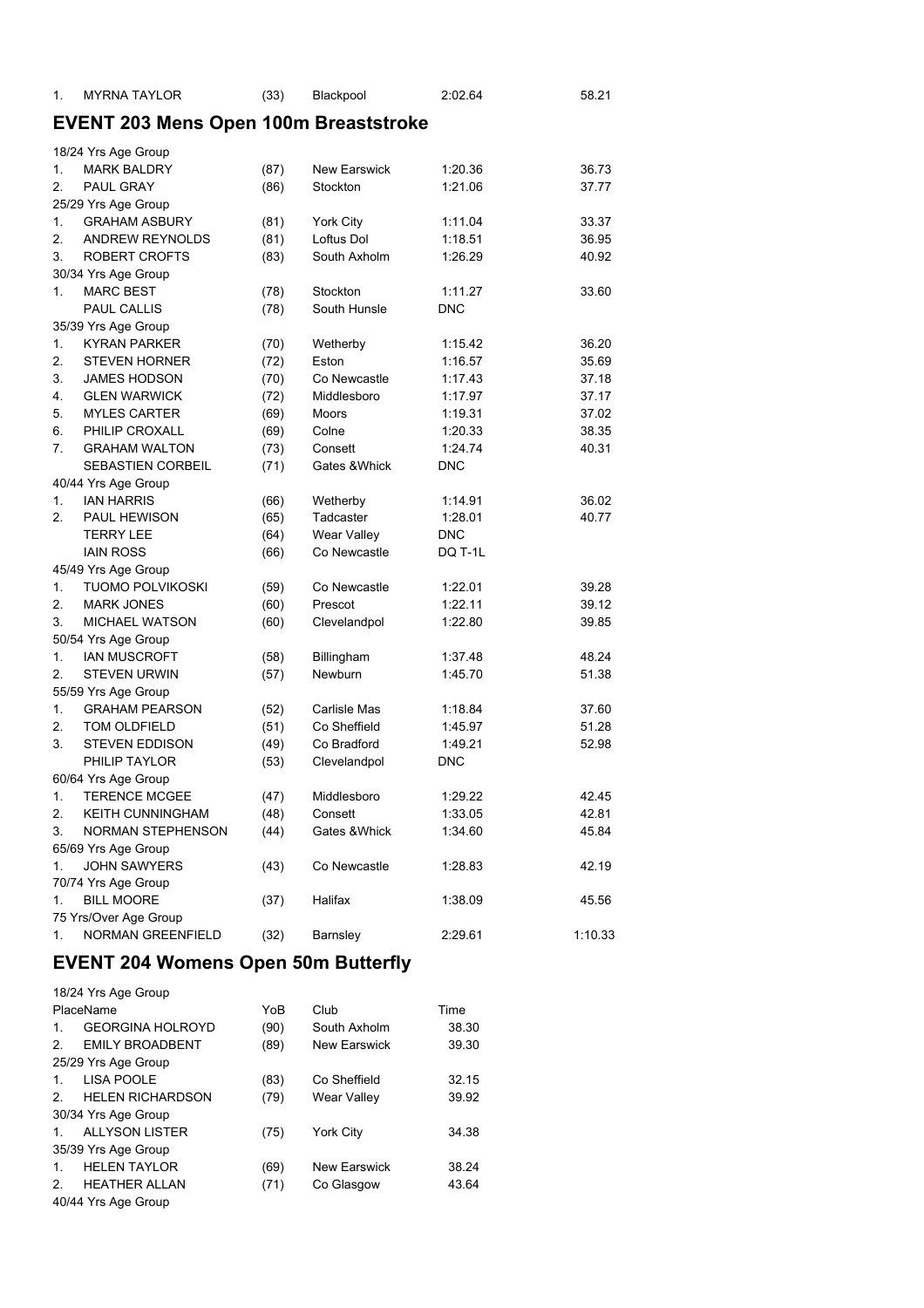| $\mathbf{1}$ . | LUCIE TURCOTTE       | (66) | Gates & Whick    | 32.27   |
|----------------|----------------------|------|------------------|---------|
| 2.             | <b>LOUISE MORRIS</b> | (68) | Middlesboro      | 34.23   |
| 3.             | <b>JACKIE BUXTON</b> | (65) | South Axholm     | 35.15   |
| 4.             | SOPHIE TEASDALE      | (68) | South Holder     | 36.53   |
|                | 45/49 Yrs Age Group  |      |                  |         |
| $\mathbf{1}$ . | <b>LESLEY KILLEN</b> | (60) | <b>York City</b> | 37.63   |
|                | 50/54 Yrs Age Group  |      |                  |         |
| $1_{-}$        | <b>MARY PURVIS</b>   | (55) | Alnwick Dol      | 36.34   |
| 2 <sub>1</sub> | <b>SUSAN WILSON</b>  | (58) | Billingham       | 51.65   |
|                | 55/59 Yrs Age Group  |      |                  |         |
| $1_{-}$        | PAULINE INWOOD       | (52) | Co Derby         | 47.96   |
| 2              | <b>LIZZIE SHAW</b>   | (50) | York City        | 48.53   |
|                | 65/69 Yrs Age Group  |      |                  |         |
| 1.             | <b>IRENE ALLAN</b>   | (41) | Co Glasgow       | 1:04.46 |
|                |                      |      |                  |         |

## **EVENT 205 Mens Open 50m Butterfly**

|    | 18/24 Yrs Age Group          |      |                     |            |
|----|------------------------------|------|---------------------|------------|
| 1. | <b>JUSTIN POITRAS-GEORGE</b> | (84) | South Hunsle        | 26.93      |
| 2. | PHILIP WALKER                | (90) | Sedgefield          | 28.98      |
| 3. | SHANE THACKERAY              | (87) | South Axholm        | 30.11      |
| 4. | <b>MARK BALDRY</b>           | (87) | <b>New Earswick</b> | 31.32      |
|    | 25/29 Yrs Age Group          |      |                     |            |
| 1. | <b>NICK VALENTINE</b>        | (81) | Co Newcastle        | 30.26      |
| 2. | <b>ANDREW REYNOLDS</b>       | (81) | Loftus Dol          | 34.67      |
| 3. | ROBERT CROFTS                | (83) | South Axholm        | 35.77      |
|    | 30/34 Yrs Age Group          |      |                     |            |
| 1. | <b>ROBERT DICKINSON</b>      | (74) | Consett             | 30.07      |
| 2. | <b>PAUL WAINWRIGHT</b>       | (78) | York City           | 30.49      |
| 3. | <b>STEVE LISTER</b>          | (75) | York City           | 31.42      |
|    | <b>PAUL KEENS</b>            | (78) | Co Sheffield        | <b>DNC</b> |
|    | PAUL CALLIS                  | (78) | South Hunsle        | <b>DNC</b> |
|    | 35/39 Yrs Age Group          |      |                     |            |
| 1. | <b>STEVE LANGFORD</b>        | (69) | Birmingham M        | 30.13      |
| 2. | PAUL BUTLER                  | (72) | Co Sheffield        | 30.32      |
| 3. | <b>KYRAN PARKER</b>          | (70) | Wetherby            | 30.85      |
| 4. | <b>ALAN BETTERIDGE</b>       | (69) | <b>New Earswick</b> | 33.28      |
| 5. | <b>COLIN CAMPBELL</b>        | (70) | <b>York City</b>    | 34.15      |
| 6. | <b>DARREN ANDERSON</b>       | (70) | Eston               | 45.47      |
|    | <b>STEVEN HORNER</b>         | (72) | Eston               | <b>DNC</b> |
|    | 40/44 Yrs Age Group          |      |                     |            |
| 1. | <b>SIMON LATHAM</b>          | (67) | South Axholm        | 31.18      |
| 2. | <b>ANDREW HOWDEN</b>         | (64) | New Earswick        | 36.68      |
|    | 45/49 Yrs Age Group          |      |                     |            |
| 1. | ROBERT LUCAS                 | (61) | <b>Hull Masters</b> | 30.75      |
| 2. | <b>JOHN LAMB</b>             | (61) | <b>Moors</b>        | 31.08      |
| 3. | <b>GRAHAM STRANGE</b>        | (59) | Clevelandpol        | 31.21      |
|    | 50/54 Yrs Age Group          |      |                     |            |
| 1. | <b>JOHN FORSTER</b>          | (56) | <b>Moors</b>        | 38.03      |
| 2. | <b>STEPHEN URWIN</b>         | (57) | Newburn             | 45.72      |
|    | 55/59 Yrs Age Group          |      |                     |            |
| 1. | <b>CHRISTOPHER BROWN</b>     | (53) | Co Bradford         | 31.83      |
| 2. | STEPHEN WHITFIELD            | (52) | Derwent Vall        | 35.72      |
| 3. | <b>GRAEME SHUTT</b>          | (49) | Co Sund'land        | 41.83      |
|    | PHILIP TAYLOR                | (53) | Clevelandpol        | <b>DNC</b> |
|    | 60/64 Yrs Age Group          |      |                     |            |
| 1. | <b>DUNCAN BROWN</b>          | (47) | York City           | 35.30      |
| 2. | <b>ALEX BROWN</b>            | (44) | <b>Blyth</b>        | 36.15      |
| 3. | <b>NORMAN STEPHENSON</b>     | (44) | Gates & Whick       | 39.93      |
| 4. | <b>CARL BUTLER</b>           | (44) | RichmondDale        | 42.67      |
|    | <b>DEREK ROBINSON</b>        | (44) | <b>Blyth</b>        | DQ SL-2L   |
|    | 70/74 Yrs Age Group          |      |                     |            |
| 1. | <b>BILL MOORE</b>            | (37) | Halifax             | 48.87      |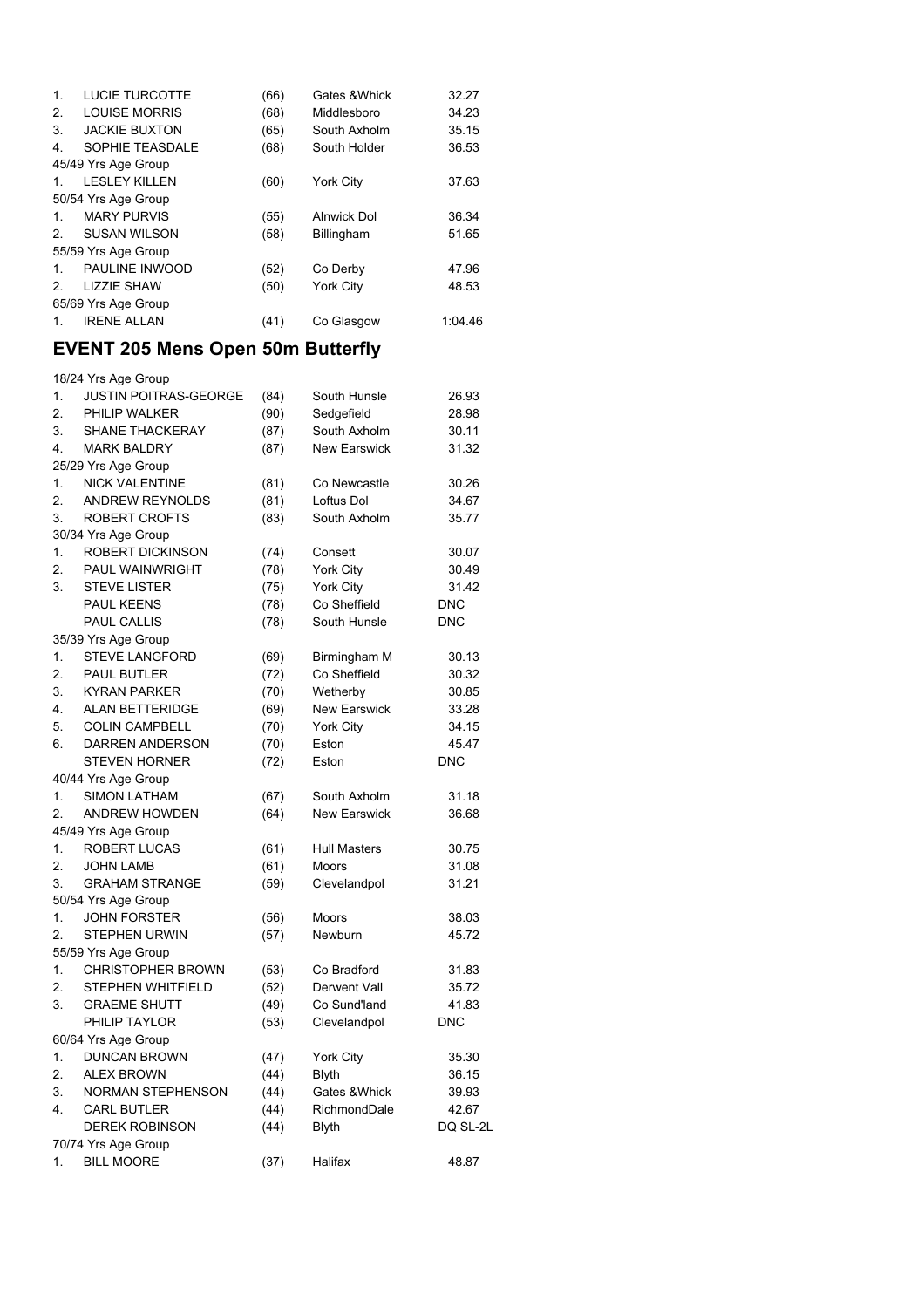## **EVENT 206 Womens Open 100m Freestyle**

|          | 18/24 Yrs Age Group                       |              |                       |                       |                |
|----------|-------------------------------------------|--------------|-----------------------|-----------------------|----------------|
| 1.       | <b>ALISON PENNELL</b>                     | (89)         | South Axholm          | 1:00.85               | 29.72          |
| 2.       | LAURA WELFORD                             | (85)         | Loftus Dol            | 1:02.30               | 30.12          |
| 3.       | <b>HELEN MUSCROFT</b>                     | (84)         | Billingham            | 1:06.48               | 31.93          |
| 4.       | <b>LAURA HOLROYD</b>                      | (89)         | South Axholm          | 1:07.85               | 32.61          |
| 5.       | KIMBERLEY WELCH                           | (85)         | RichmondDale          | 1:14.24               | 35.19          |
| 6.       | LORRAINE RIDDLE                           | (84)         | Billingham            | 1:16.74               | 36.84          |
|          | 25/29 Yrs Age Group                       |              |                       |                       |                |
| 1.       | <b>SUZE CLARK</b>                         | (81)         | <b>Hull Masters</b>   | 1:08.11               | 32.04          |
| 2.       | <b>HELEN RICHARDSON</b>                   | (79)         | Wear Valley           | 1:13.29               | 35.24          |
| 3.       | <b>LISA CHAPMAN</b>                       | (80)         | Stockton              | 1:13.73               | 34.91          |
|          | <b>CLARE KNOX</b>                         | (81)         | Billingham            | <b>DNC</b>            |                |
|          | <b>LISA POOLE</b>                         | (83)         | Co Sheffield          | <b>DNC</b>            |                |
|          | <b>SARAH KINSEY</b>                       | (79)         | Co Wakefield          | <b>DNC</b>            |                |
|          | 30/34 Yrs Age Group                       |              |                       |                       |                |
| 1.       | <b>ALLYSON LISTER</b>                     | (75)         | <b>York City</b>      | 1:05.57               | 31.75          |
| 2.       | <b>MARGARITA RODRIGUEZ</b>                | (75)         | Co Newcastle          | 1:13.68               | 35.03          |
|          | 35/39 Yrs Age Group                       |              |                       |                       |                |
| 1.       | <b>KAREN DRIVER</b>                       | (71)         | Colne                 | 1:08.38               | 33.48          |
| 2.       | <b>HEATHER ALLAN</b>                      | (71)         | Co Glasgow            | 1:24.34               | 39.52          |
|          | <b>BETH YOUNG</b>                         | (71)         | <b>Alnwick Dol</b>    | <b>DNC</b>            |                |
|          | <b>JULIE TANNER</b>                       | (73)         | RichmondDale          | <b>DNC</b>            |                |
|          | 40/44 Yrs Age Group                       |              |                       |                       |                |
| 1.       | <b>LYNNE DAWSON</b>                       | (67)         | Dearne Vall           | 1:10.48               | 34.18          |
| 2.       | <b>HELEN PLATER</b>                       | (67)         | South Axholm          | 1:16.86               | 36.23          |
| 3.       | RACHEL WATKINS                            | (67)         | York City             | 1:18.36               | 37.78          |
|          | RACHEL ASTLEY                             | (68)         | RichmondDale          | <b>DNC</b>            |                |
|          | 45/49 Yrs Age Group                       |              |                       |                       |                |
| 1.       | <b>JULIE BENNETT</b>                      | (62)         | Co Leeds              | 1:10.34               | 34.27          |
| 1.       | 50/54 Yrs Age Group<br><b>MARY PURVIS</b> |              |                       |                       |                |
| 2.       |                                           | (55)         | Alnwick Dol           | 1:12.99               | 35.49<br>41.72 |
|          | <b>SUSAN WILSON</b>                       | (58)         | Billingham            | 1:28.57               |                |
| 3.<br>4. | <b>HELEN SYKES</b>                        | (56)         | Stockton              | 1:39.58               | 47.76          |
|          | <b>CHRISTINE MUSCROFT</b>                 | (56)         | Billingham            | 1:46.53               | 53.89          |
| 1.       | 55/59 Yrs Age Group<br>PAULINE INWOOD     |              |                       |                       |                |
| 2.       | <b>VALERIE THORP</b>                      | (52)         | Co Derby              | 1:16.66               | 37.19          |
|          | <b>GAIL DAFFERN</b>                       | (53)<br>(50) | Co Derby<br>Harrogate | 1:16.87<br><b>DNC</b> | 36.65          |
|          | 65/69 Yrs Age Group                       |              |                       |                       |                |
| 1.       | <b>IRENE ALLAN</b>                        | (41)         | Co Glasgow            | 2:03.89               | 1:01.43        |
|          |                                           |              |                       |                       |                |
|          | <b>EVENT 207 Mens Open 100m Freestyle</b> |              |                       |                       |                |
|          | 18/24 Yrs Age Group                       |              |                       |                       |                |
| 1.       | <b>GREGORY DIXON</b>                      | (87)         | Billingham            | 54.25                 | 25.88          |
| 2.       | <b>RYAN LIVINGSTONE</b>                   | (86)         | RichmondDale          | 57.08                 | 28.46          |
| 3.       | PHILIP WALKER                             | (90)         | Sedgefield            | 57.36                 | 27.71          |
| 4.       | <b>IAN SMITHSON</b>                       | (86)         | New Earswick          | 57.60                 | 27.60          |
| 5.       | PAUL GRAY                                 | (86)         | Stockton              | 59.49                 | 28.67          |
| 6.       | <b>SHANE THACKERAY</b>                    | (87)         | South Axholm          | 1:01.87               | 29.14          |
| 7.       | <b>JUSTIN POITRAS-GEORGE</b>              | (84)         | South Hunsle          | 1:02.68               | 27.63          |
|          | 25/29 Yrs Age Group                       |              |                       |                       |                |
| 1.       | <b>NICK VALENTINE</b>                     | (81)         | Co Newcastle          | 1:00.14               | 29.47          |
| 2.       | ROBERT PAGE                               | (82)         | Moors                 | 1:07.99               | 31.88          |
| 3.       | ROBERT CROFTS                             | (83)         | South Axholm          | 1:09.23               | 33.42          |
|          | 30/34 Yrs Age Group                       |              |                       |                       |                |
| 1.       | DOMINIC JOHNSTON                          | (77)         | Gates & Whick         | 59.31                 | 27.98          |
| 2.       | <b>STEVE LISTER</b>                       | (75)         | York City             | 1:01.49               | 29.04          |
| 3.       | PAUL WAINWRIGHT                           | (78)         | York City             | 1:01.92               | 29.32          |
| 4.       | MICHAEL VICKERS                           | (76)         | Wear Valley           | 1:02.55               | 30.73          |
| 5.       | <b>DANIEL HILL</b>                        | (75)         | Moors                 | 1:03.44               | 31.18          |
|          | <b>PAUL KEENS</b>                         | (78)         | Co Sheffield          | <b>DNC</b>            |                |
|          | PAUL CALLIS                               | (78)         | South Hunsle          | <b>DNC</b>            |                |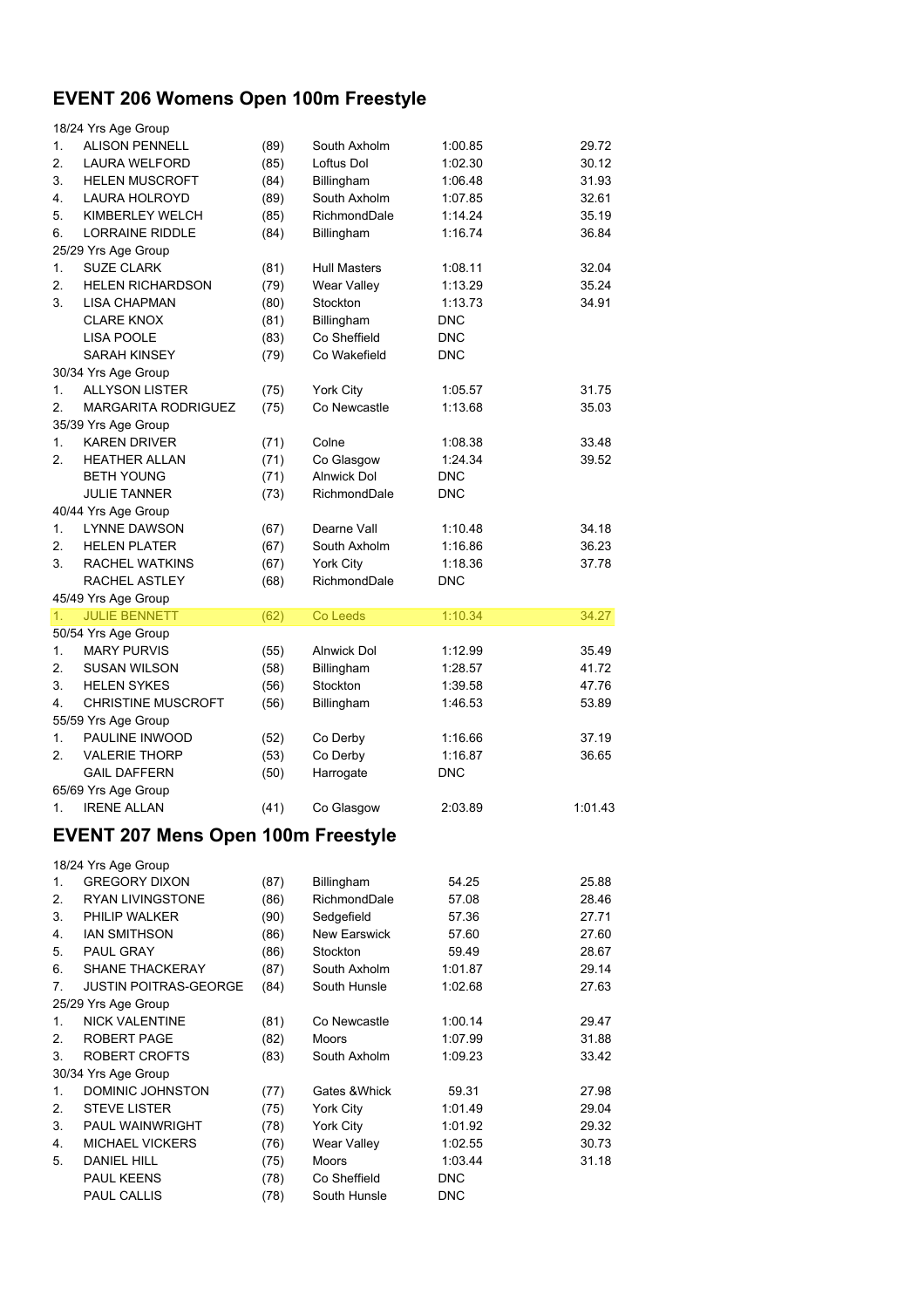|    | 35/39 Yrs Age Group     |      |                     |            |       |
|----|-------------------------|------|---------------------|------------|-------|
| 1. | <b>JAMES HODSON</b>     | (70) | Co Newcastle        | 1:02.06    | 29.87 |
| 2. | <b>MATTHEW CHILTON</b>  | (73) | <b>New Earswick</b> | 1:02.51    | 29.45 |
| 3. | STEVE LANGFORD          | (69) | Birmingham M        | 1:02.85    | 30.57 |
| 4. | <b>ALAN BETTERIDGE</b>  | (69) | <b>New Earswick</b> | 1:03.36    | 30.28 |
| 5. | PHILIP CROXALL          | (69) | Colne               | 1:04.40    | 30.27 |
| 6. | <b>COLIN CAMPBELL</b>   | (70) | York City           | 1:05.73    | 32.06 |
| 7. | <b>GRAHAM WALTON</b>    | (73) | Consett             | 1:06.41    | 32.29 |
| 8. | DARREN ANDERSON         | (70) | Eston               | 1:20.06    | 36.39 |
|    | SEBASTIEN CORBEIL       | (71) | Gates & Whick       | <b>DNC</b> |       |
|    | <b>ALISTER WRIGLEY</b>  | (70) | Billingham          | DQ ST-     |       |
|    | 40/44 Yrs Age Group     |      |                     |            |       |
| 1. | <b>STEPHEN SMITH</b>    | (68) | Colne               | 57.90      | 27.99 |
| 2. | <b>MATTHEW GRANT</b>    | (64) | Gates & Whick       | 1:01.06    | 29.30 |
| 3. | <b>STUART HOYLE</b>     | (66) | Co Leeds            | 1:03.11    | 30.51 |
| 4. | <b>IAIN ROSS</b>        | (66) | Co Newcastle        | 1:04.18    | 30.91 |
| 5. | <b>SIMON LATHAM</b>     | (67) | South Axholm        | 1:04.25    | 31.24 |
|    | 45/49 Yrs Age Group     |      |                     |            |       |
| 1. | <b>JULIAN HARFORTH</b>  | (62) | Clevelandpol        | 58.50      | 27.63 |
| 2. | <b>ROBERT LUCAS</b>     | (61) | <b>Hull Masters</b> | 1:01.18    | 29.56 |
| 3. | <b>STEWART ROWE</b>     | (62) | Kingfisher E        | 1:03.14    | 30.86 |
| 4. | <b>MARK JONES</b>       | (60) | Prescot             | 1:03.51    | 30.84 |
| 5. | <b>GRAHAM STRANGE</b>   | (59) | Clevelandpol        | 1:05.15    | 31.13 |
|    | 50/54 Yrs Age Group     |      |                     |            |       |
| 1. | <b>ANTHONY GREENER</b>  | (58) | Co Newcastle        | 1:07.37    | 31.82 |
| 2. | <b>KEVIN DEVINE</b>     | (57) | RichmondDale        | 1:12.62    | 34.89 |
| 3. | <b>IAN MUSCROFT</b>     | (58) | Billingham          | 1:24.01    | 40.50 |
|    | 55/59 Yrs Age Group     |      |                     |            |       |
| 1. | <b>STEVEN EDDISON</b>   | (49) | Co Bradford         | 1:32.36    |       |
| 2. | TOM OLDFIELD            | (51) | Co Sheffield        | 1:35.33    |       |
|    | 60/64 Yrs Age Group     |      |                     |            |       |
| 1. | <b>ALEX BROWN</b>       | (44) | <b>Blyth</b>        | 1:11.88    | 34.63 |
| 2. | <b>KEITH CUNNINGHAM</b> | (48) | Consett             | 1:14.78    | 35.60 |
| 3. | <b>DEREK ROBINSON</b>   | (44) | <b>Blyth</b>        | 1:15.54    | 36.19 |
| 4. | <b>DAVID NORVILLE</b>   | (47) | <b>New Earswick</b> | 1:18.86    |       |
| 5. | <b>BARRY ROBINSON</b>   | (48) | Co Sund'land        | 1:26.86    | 41.04 |
|    | 65/69 Yrs Age Group     |      |                     |            |       |
|    | <b>WILLIAM HUTTON</b>   | (43) | <b>Hull Masters</b> | <b>DNC</b> |       |

## **EVENT 208 Womens Open 200m Medley Team**

|                | 100+ Age Group |              |         |       |         |         |
|----------------|----------------|--------------|---------|-------|---------|---------|
| $1_{\cdot}$    | New Earswick   | New Earswick | 2:39.09 | 39.24 | 1:27.23 | 2:06.49 |
| 2 <sup>1</sup> | Stockton ASC   | Stockton     | 2:43.20 | 38.49 | 2:10.65 |         |
|                | 160+ Age Group |              |         |       |         |         |
|                | York CBC       | York City    | 2:37.94 | 36.07 | 1:26.65 | 2:09.06 |

## **EVENT 209 Mens Open 200m Medley Team**

|                | 100+ Age Group      |                     |         |       |         |         |
|----------------|---------------------|---------------------|---------|-------|---------|---------|
| 1.             | York City BC        | York City           | 2:06.07 | 33.63 | 1:06.37 | 1:37.63 |
| 2 <sub>1</sub> | <b>New Earswick</b> | <b>New Earswick</b> | 2:17.84 | 35.22 | 1:12.33 | 1:45.38 |
|                | 160+ Age Group      |                     |         |       |         |         |
| 1.             | Moors               | Moors               | 2:06.21 | 32.51 | 1:10.18 | 1:37.35 |
| 2.             | Consett             | Consett             | 2:17.42 |       |         |         |
| 3.             | Co Newcastle        | Co Newcastle        | 2:19.32 | 33.75 | 1:10.74 | 1:48.48 |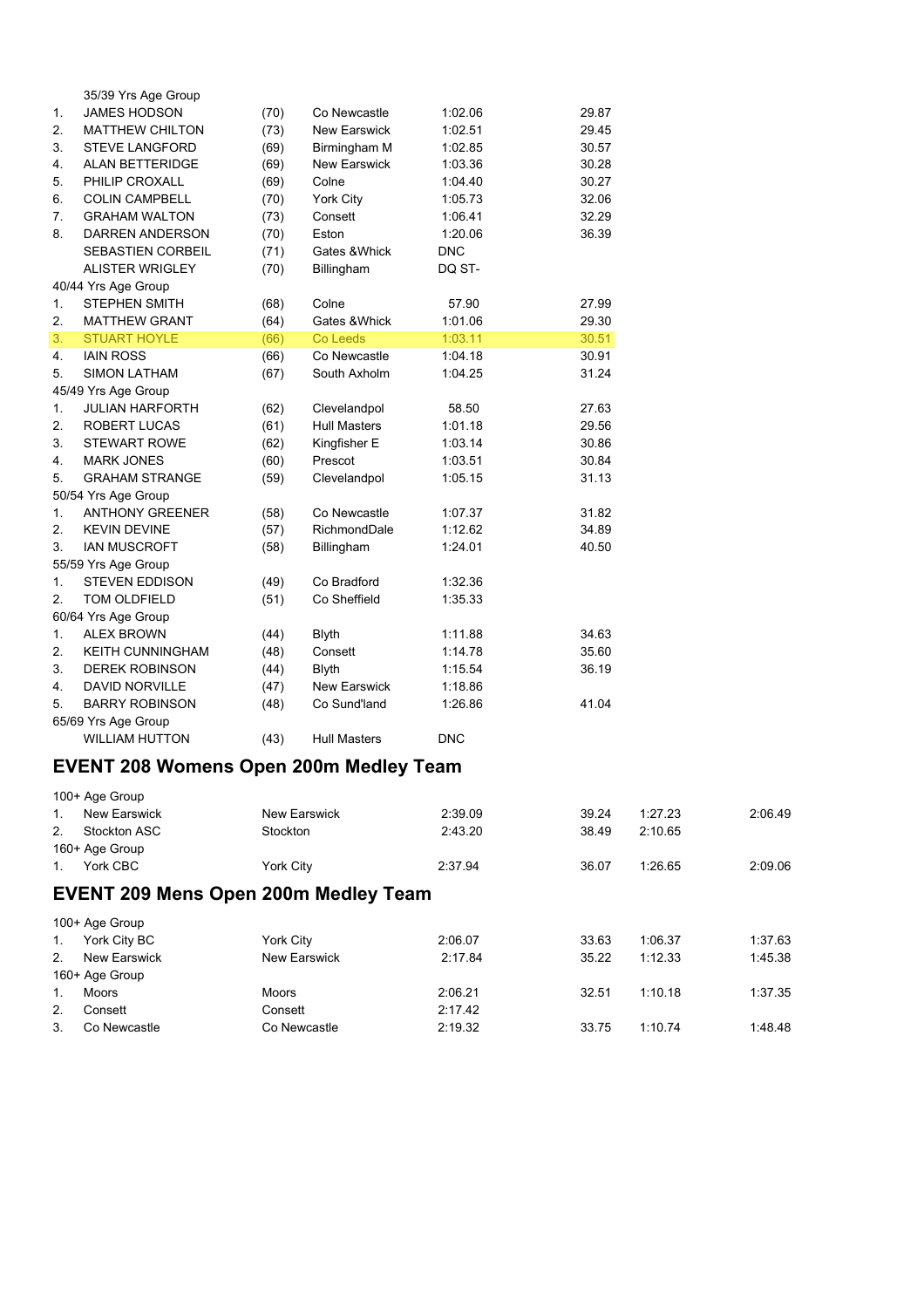#### **ASANER OPEN MASTERS 2008 Under ASA Laws & ASA Technical Rules of Swimming Session - Three at The Neptune Centre, Middlesbrough**

#### **EVENT 301 Mens/Womens Open 200m Freestyle**

MENS 18/24 Yrs Age Group

| 1. | <b>GREGORY DIXON</b>                          | (87) | Billingham          | 2:02.88 | 27.41 | 58.25   | 1:30.83 |
|----|-----------------------------------------------|------|---------------------|---------|-------|---------|---------|
|    | MENS 25/29 Yrs Age Group                      |      |                     |         |       |         |         |
| 1. | <b>GARY MENDUM</b>                            | (81) | Saltburn Mar        | 2:13.51 | 30.04 | 1:03.41 | 1:38.17 |
|    | MENS 30/34 Yrs Age Group                      |      |                     |         |       |         |         |
| 1. | ROBERT DICKINSON                              | (74) | Consett             | 2:05.41 | 29.37 | 1:01.09 | 1:33.50 |
| 2. | <b>STEVE LISTER</b>                           | (75) | York City           | 2:17.41 | 31.08 | 1:05.88 | 1:42.31 |
| 3. | <b>DANIEL HILL</b>                            | (75) | Moors               | 2:21.75 | 33.46 | 1:08.94 | 1:45.94 |
|    | MENS 35/39 Yrs Age Group                      |      |                     |         |       |         |         |
| 1. | PHILIP CROXALL                                | (69) | Colne               | 2:15.92 | 31.63 | 1:06.68 | 1:41.75 |
| 2. | <b>JAMES HODSON</b>                           | (70) | Co Newcastle        | 2:17.60 | 31.51 | 1:05.58 | 1:41.46 |
|    | MENS 40/44 Yrs Age Group                      |      |                     |         |       |         |         |
| 1. | <b>STEPHEN SMITH</b>                          | (68) | Colne               | 2:12.42 | 30.22 | 1:03.97 | 1:38.90 |
| 2. | <b>STUART HOYLE</b>                           | (66) | Co Leeds            | 2:18.24 | 32.05 | 1:06.82 | 1:43.00 |
|    | MENS 45/49 Yrs Age Group                      |      |                     |         |       |         |         |
| 1. | <b>MARK JONES</b>                             | (60) | Prescot             | 2:19.90 | 33.04 | 1:08.78 | 1:44.77 |
| 2. | STEWART ROWE                                  | (62) | Kingfisher E        | 2:21.44 | 32.81 | 1:08.91 | 1:45.92 |
| 3. | <b>JOHN LAMB</b>                              | (61) | Moors               | 2:24.39 | 33.06 | 1:09.02 | 1:46.67 |
|    | MENS 50/54 Yrs Age Group                      |      |                     |         |       |         |         |
| 1. | <b>ANTHONY GREENER</b>                        | (58) | Co Newcastle        | 2:29.18 | 33.27 | 1:10.42 | 1:49.35 |
| 2. | <b>KEVIN DEVINE</b>                           | (57) | RichmondDale        | 2:42.88 | 38.62 | 1:21.38 | 2:04.13 |
| 3. | <b>JOHN FORSTER</b>                           | (56) | Moors               | 2:51.35 | 36.88 | 1:19.23 | 2:05.44 |
|    | MENS 60/64 Yrs Age Group                      |      |                     |         |       |         |         |
| 1. | <b>ALEX BROWN</b>                             | (44) | <b>Blyth</b>        | 2:43.73 | 37.29 | 1:18.71 | 2:01.92 |
| 2. | <b>DAVID NORVILLE</b>                         | (47) | <b>New Earswick</b> | 2:59.50 | 40.82 | 1:26.85 | 2:15.11 |
| 3. | <b>DEREK ROBINSON</b>                         | (44) | <b>Blyth</b>        | 3:02.17 | 39.52 | 1:24.30 | 2:13.44 |
|    |                                               |      |                     |         |       |         |         |
|    | MENS 70/74 Yrs Age Group<br><b>BILL MOORE</b> |      | Halifax             |         | 42.23 | 1:30.16 | 2:22.64 |
| 1. |                                               | (37) |                     | 3:13.54 |       |         |         |
|    | WOMENS 18/24 Yrs Age Group                    |      |                     |         |       |         |         |
| 1. | <b>ALISON PENNELL</b>                         | (89) | South Axholm        | 2:12.05 | 30.98 | 1:04.13 | 1:38.20 |
| 2. | <b>HELEN MUSCROFT</b>                         | (84) | Billingham          | 2:20.90 | 33.45 | 1:09.24 | 1:45.36 |
| 3. | <b>GEORGINA HOLROYD</b>                       | (90) | South Axholm        | 2:36.52 | 36.33 | 1:16.34 | 1:57.12 |
| 4. | <b>LORRAINE RIDDLE</b>                        | (84) | Billingham          | 2:44.02 | 37.77 | 1:18.56 | 2:01.17 |
| 5. | KIMBERLEY WELCH                               | (85) | RichmondDale        | 2:46.29 | 36.80 | 1:18.26 | 2:02.74 |
|    | WOMENS 25/29 Yrs Age Group                    |      |                     |         |       |         |         |
| 1. | <b>HELEN RICHARDSON</b>                       | (79) | Wear Valley         | 2:38.59 | 36.09 | 1:16.36 | 1:58.03 |
|    | WOMENS 30/34 Yrs Age Group                    |      |                     |         |       |         |         |
| 1. | <b>ALLYSON LISTER</b>                         | (75) | York City           | 2:20.60 | 32.75 | 1:08.38 | 1:44.47 |
|    | WOMENS 35/39 Yrs Age Group                    |      |                     |         |       |         |         |
| 1. | <b>KAREN DRIVER</b>                           | (71) | Colne               | 2:23.01 | 33.66 | 1:09.59 | 1:46.56 |
|    | WOMENS 40/44 Yrs Age Group                    |      |                     |         |       |         |         |
| 1. | LYNNE DAWSON                                  | (67) | Dearne Vall         | 2:38.87 | 36.26 | 1:17.18 | 1:58.55 |
| 2. | <b>HELEN PLATER</b>                           | (67) | South Axholm        | 2:54.27 | 41.25 | 1:26.01 | 2:12.21 |
| 3. | SOPHIE TEASDALE                               | (68) | south holder        | 2:54.81 | 38.89 | 1:23.61 | 2:11.39 |
|    | WOMENS 45/49 Yrs Age Group                    |      |                     |         |       |         |         |
| 1. | <b>JULIE BENNETT</b>                          | (62) | Co Leeds            | 2:32.49 | 35.01 | 1:14.53 | 1:54.46 |
|    | WOMENS 50/54 Yrs Age Group                    |      |                     |         |       |         |         |
| 1. | <b>SUSAN WILSON</b>                           | (58) | Billingham          | 3:21.39 | 45.63 | 1:38.35 | 2:32.21 |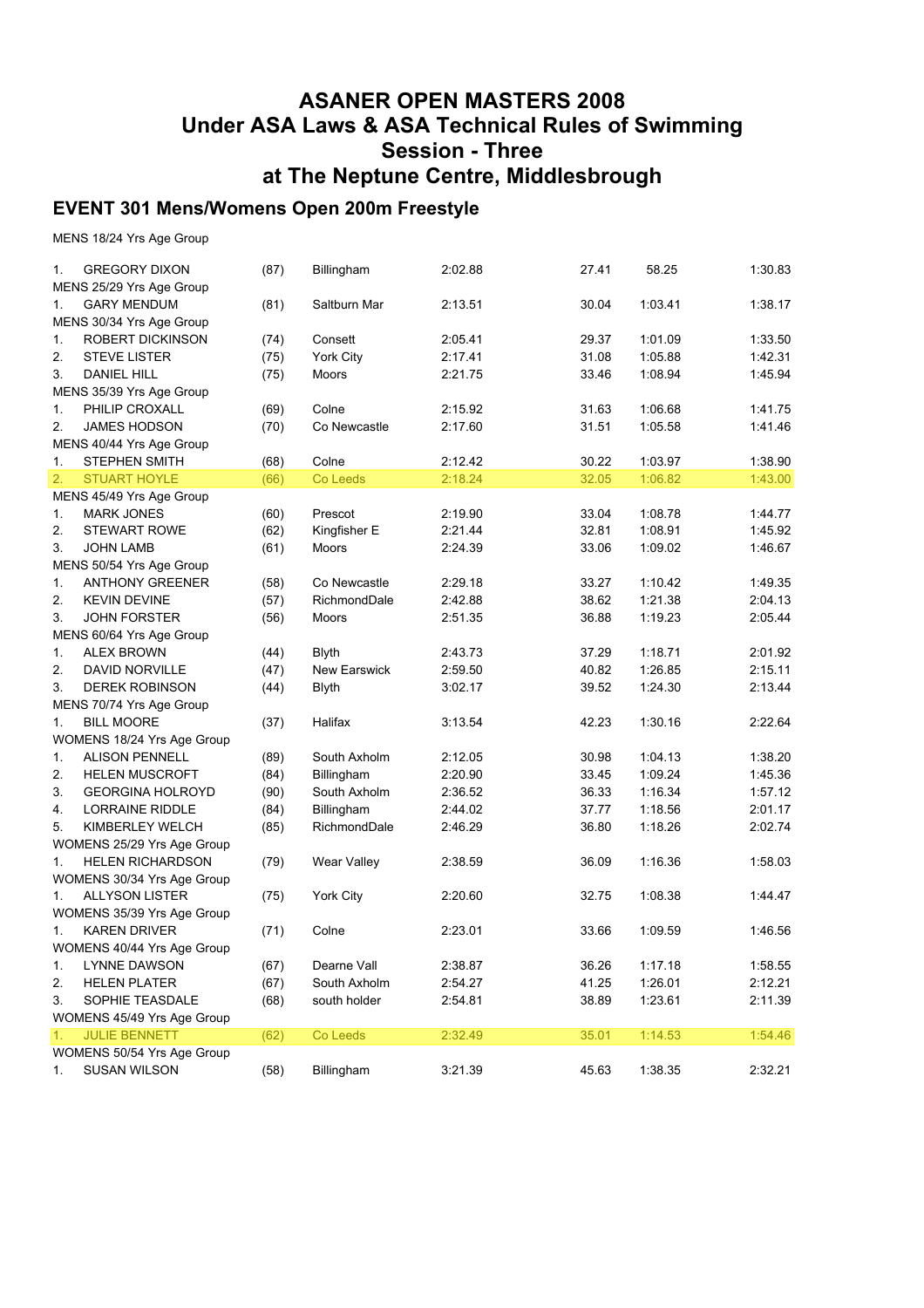# **EVENT 302 Womens Open 50m Breaststroke**

|              | 18/24 Yrs Age Group      |      |                     |            |
|--------------|--------------------------|------|---------------------|------------|
| 1.           | <b>LAURA HOLROYD</b>     | (89) | South Axholm        | 38.81      |
| 2.           | <b>GEORGINA HOLROYD</b>  | (90) | South Axholm        | 42.84      |
| 3.           | <b>EMILY BROADBENT</b>   | (89) | <b>New Earswick</b> | 45.57      |
|              | <b>REBECCA EDMUNDSON</b> | (85) | Co Leeds            | <b>DNC</b> |
|              | 25/29 Yrs Age Group      |      |                     |            |
| 1.           | <b>SUZE CLARK</b>        | (81) | <b>Hull Masters</b> | 40.55      |
| 2.           | <b>LISA CHAPMAN</b>      | (80) | Stockton            | 43.88      |
| 3.           | <b>RUTH WYATT</b>        | (82) | Saltburn Mar        | 45.44      |
|              | <b>CLARE KNOX</b>        | (81) | Billingham          | <b>DNC</b> |
|              | 30/34 Yrs Age Group      |      |                     |            |
| 1.           | <b>CAROLINE HORNER</b>   | (75) | Middlesboro         | 41.79      |
|              | 35/39 Yrs Age Group      |      |                     |            |
| 1.           | <b>BARBARA CHECKLEY</b>  | (71) | Stockton            | 43.58      |
| 2.           | <b>HEATHER ALLAN</b>     | (71) | Co Glasgow          | 46.81      |
| 3.           | <b>HELEN TAYLOR</b>      | (69) | <b>New Earswick</b> | 47.37      |
| 4.           | <b>SARAH HELSTRIP</b>    | (72) | <b>New Earswick</b> | 48.03      |
|              | <b>BETH YOUNG</b>        | (71) | <b>Alnwick Dol</b>  | <b>DNC</b> |
|              | 40/44 Yrs Age Group      |      |                     |            |
| $\mathbf{1}$ | <b>LUCIE TURCOTTE</b>    | (66) | Gates & Whick       | 38.14      |
| 2.           | <b>JACKIE BUXTON</b>     | (65) | South Axholm        | 39.87      |
|              | 45/49 Yrs Age Group      |      |                     |            |
| 1.           | <b>SIAN O'DEA</b>        | (60) | Blyth               | 50.01      |
|              | 50/54 Yrs Age Group      |      |                     |            |
| 1.           | <b>JUDITH PASCALE</b>    | (57) | Gates & Whick       | 45.58      |
|              | 55/59 Yrs Age Group      |      |                     |            |
| 1.           | <b>JACKIE HUGHES</b>     | (53) | <b>Lindum Mink</b>  | 45.61      |
| 2.           | PAULINE INWOOD           | (52) | Co Derby            | 47.07      |
| 3.           | <b>VALERIE THORP</b>     | (53) | Co Derby            | 50.26      |
|              | <b>GAIL DAFFERN</b>      | (50) | Harrogate           | <b>DNC</b> |
|              | 65/69 Yrs Age Group      |      |                     |            |
| 1.           | <b>IRENE ALLAN</b>       | (41) | Co Glasgow          | 1:16.88    |
|              | 75 Yrs/Over Age Group    |      |                     |            |
| 1.           | <b>MYRNA TAYLOR</b>      | (33) | Blackpool           | 52.54      |

## **EVENT 303 Mens Open 50m Breaststroke**

|                | 18/24 Yrs Age Group      |      |               |            |
|----------------|--------------------------|------|---------------|------------|
| $1_{-}$        | <b>SHANE THACKERAY</b>   | (87) | South Axholm  | 35.91      |
| 2.             | PAUL GRAY                | (86) | Stockton      | 36.12      |
| 3 <sub>1</sub> | <b>MARK BALDRY</b>       | (87) | New Earswick  | 36.26      |
|                | 25/29 Yrs Age Group      |      |               |            |
| 1 <sub>1</sub> | <b>GRAHAM ASBURY</b>     | (81) | York City     | 33.44      |
| 2.             | ROBERT CROFTS            | (83) | South Axholm  | 38.27      |
|                | 30/34 Yrs Age Group      |      |               |            |
| 1.             | <b>MARC BEST</b>         | (78) | Stockton      | 32.16      |
|                | <b>PAUL CALLIS</b>       | (78) | South Hunsle  | <b>DNC</b> |
|                | 35/39 Yrs Age Group      |      |               |            |
| $1_{-}$        | <b>PAUL BUTLER</b>       | (72) | Co Sheffield  | 33.70      |
| 2.             | <b>STEVEN HORNER</b>     | (72) | Eston         | 34.39      |
| 3.             | <b>GLEN WARWICK</b>      | (72) | Middlesboro   | 34.69      |
| 4.             | <b>KYRAN PARKER</b>      | (70) | Wetherby      | 35.36      |
| 5.             | <b>MYLES CARTER</b>      | (69) | <b>Moors</b>  | 35.70      |
| 6.             | <b>MATTHEW CHILTON</b>   | (73) | New Earswick  | 37.02      |
| 7.             | <b>GRAHAM WALTON</b>     | (73) | Consett       | 38.33      |
|                | <b>SEBASTIEN CORBEIL</b> | (71) | Gates & Whick | <b>DNC</b> |
|                | 40/44 Yrs Age Group      |      |               |            |
| 1.             | <b>IAN HARRIS</b>        | (66) | Wetherby      | 34.31      |
| 2.             | <b>RICHARD ELLIS</b>     | (67) | New Earswick  | 37.46      |
| 3.             | <b>IAIN ROSS</b>         | (66) | Co Newcastle  | 38.28      |
| 4.             | PAUL HEWISON             | (65) | Tadcaster     | 39.03      |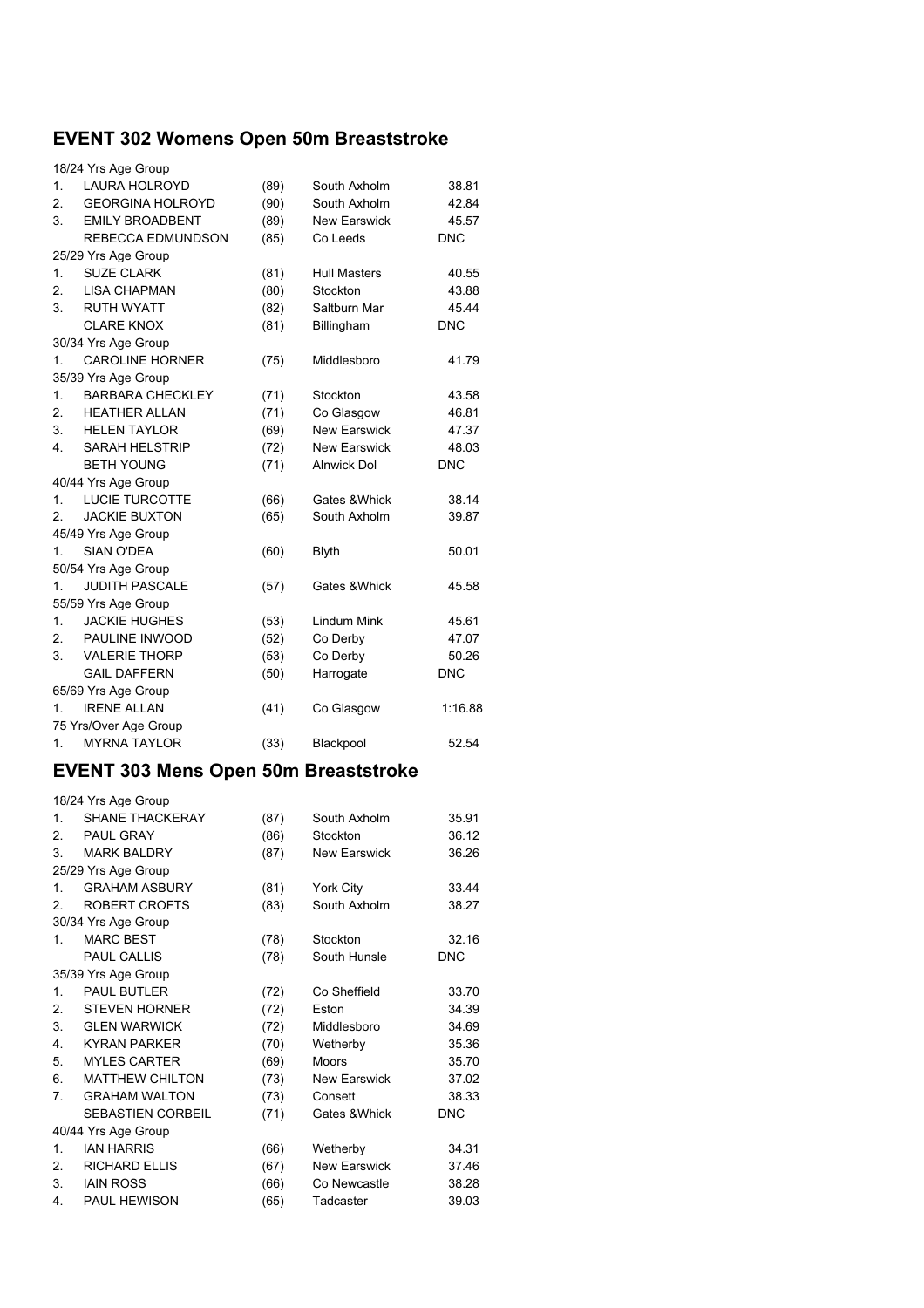| 5.             | <b>ANDREW HOWDEN</b>     | (64) | <b>New Earswick</b> | 43.80      |
|----------------|--------------------------|------|---------------------|------------|
|                | 45/49 Yrs Age Group      |      |                     |            |
| $1_{\ldots}$   | ROBERT LUCAS             | (61) | <b>Hull Masters</b> | 35.74      |
| 2.             | <b>TUOMO POLVIKOSKI</b>  | (59) | Co Newcastle        | 37.15      |
|                | <b>JOHN LAMB</b>         | (61) | <b>Moors</b>        | DQ SA-1L   |
|                | 50/54 Yrs Age Group      |      |                     |            |
| $\mathbf{1}$ . | <b>IAN MUSCROFT</b>      | (58) | Billingham          | 43.61      |
| 2 <sub>1</sub> | <b>STEPHEN URWIN</b>     | (57) | Newburn             | 46.32      |
|                | 55/59 Yrs Age Group      |      |                     |            |
| 1.             | <b>GRAHAM PEARSON</b>    | (52) | Carlisle Mas        | 35.63      |
| 2.             | <b>TOM OLDFIELD</b>      | (51) | Co Sheffield        | 47.59      |
| 3 <sub>1</sub> | <b>GRAEME SHUTT</b>      | (49) | Co Sund'land        | 49.10      |
|                | PHILIP TAYLOR            | (53) | Clevelandpol        | <b>DNC</b> |
|                | 60/64 Yrs Age Group      |      |                     |            |
| $1_{-}$        | <b>TERENCE MCGEE</b>     | (47) | Middlesboro         | 40.28      |
| 2.             | <b>NORMAN STEPHENSON</b> | (44) | Gates & Whick       | 40.90      |
| 3.             | <b>KEITH CUNNINGHAM</b>  | (48) | Consett             | 42.30      |
|                | <b>CARL BUTLER</b>       | (44) | RichmondDale        | DQ SL-1L   |
|                | 65/69 Yrs Age Group      |      |                     |            |
| $1 \quad$      | <b>JOHN SAWYERS</b>      | (43) | Co Newcastle        | 38.51      |
|                | <b>WILLIAM HUTTON</b>    | (43) | <b>Hull Masters</b> | <b>DNC</b> |
|                | 70/74 Yrs Age Group      |      |                     |            |
| 1.             | <b>BILL MOORE</b>        | (37) | Halifax             | 41.92      |
|                | 75 Yrs/Over Age Group    |      |                     |            |
| $1_{-}$        | <b>NORMAN GREENFIELD</b> | (32) | Barnsley            | 1:07.57    |

### **EVENT 304 Womens Open 100m Butterfly**

|                | 40/44 Yrs Age Group  |      |              |         |       |
|----------------|----------------------|------|--------------|---------|-------|
| $\mathbf{1}$ . | SOPHIE TEASDALE      | (68) | South Holder | 1:29.70 | 41.55 |
|                | 50/54 Yrs Age Group  |      |              |         |       |
| $\mathbf 1$    | <b>MARY PURVIS</b>   | (55) | Alnwick Dol  | 1:22.69 | 38.72 |
|                | 55/59 Yrs Age Group  |      |              |         |       |
| $\mathbf{1}$ . | <b>LIZZIE SHAW</b>   | (50) | York City    | 1:50.38 | 51.47 |
| 2.             | <b>VALERIE THORP</b> | (53) | Co Derby     | 1:52.55 | 52.97 |

### **EVENT 305 Mens Open 100m Butterfly**

|                | 18/24 Yrs Age Group          |      |               |         |       |
|----------------|------------------------------|------|---------------|---------|-------|
| $1_{-}$        | <b>JUSTIN POITRAS-GEORGE</b> | (84) | South Hunsle  | 1:02.50 | 28.64 |
| 2 <sup>2</sup> | PHILIP WALKER                | (90) | Sedgefield    | 1:05.55 | 30.96 |
|                | 25/29 Yrs Age Group          |      |               |         |       |
| $\mathbf{1}$   | <b>NICK VALENTINE</b>        | (81) | Co Newcastle  | 1:04.98 | 30.96 |
|                | 40/44 Yrs Age Group          |      |               |         |       |
| $1_{-}$        | <b>SIMON LATHAM</b>          | (67) | South Axholm  | 1:13.11 | 34.34 |
|                | 45/49 Yrs Age Group          |      |               |         |       |
| $1_{\cdot}$    | <b>GRAHAM STRANGE</b>        | (59) | Clevelandpol  | 1:11.83 | 34.20 |
| 2 <sub>1</sub> | <b>MICHAEL WATSON</b>        | (60) | Clevelandpol  | 1:12.15 | 33.25 |
| 3.             | <b>MARK JONES</b>            | (60) | Prescot       | 1:15.51 | 35.40 |
|                | 60/64 Yrs Age Group          |      |               |         |       |
| 1.             | NORMAN STEPHENSON            | (44) | Gates & Whick | 1:35.11 | 44.78 |

### **EVENT 306 Womens Open 50m Backstroke**

|                | 18/24 Yrs Age Group    |      |                     |       |
|----------------|------------------------|------|---------------------|-------|
| $\mathbf{1}$ . | <b>ALISON PENNELL</b>  | (89) | South Axholm        | 34.50 |
| $\mathcal{P}$  | <b>LAURA HOLROYD</b>   | (89) | South Axholm        | 36.69 |
| 3.             | <b>EMILY BROADBENT</b> | (89) | New Earswick        | 39.71 |
|                | 25/29 Yrs Age Group    |      |                     |       |
| $\mathbf{1}$ . | <b>SUZE CLARK</b>      | (81) | <b>Hull Masters</b> | 38.55 |
| 2.             | DONNA DAWSON           | (82) | Stockton            | 40.90 |
|                | 35/39 Yrs Age Group    |      |                     |       |
| $\mathbf{1}$ . | <b>HELEN TAYLOR</b>    | (69) | <b>New Earswick</b> | 43.17 |
| 2.             | <b>SARAH HELSTRIP</b>  | (72) | <b>New Earswick</b> | 47.04 |
| 3.             | <b>HEATHER ALLAN</b>   | (71) | Co Glasgow          | 51.44 |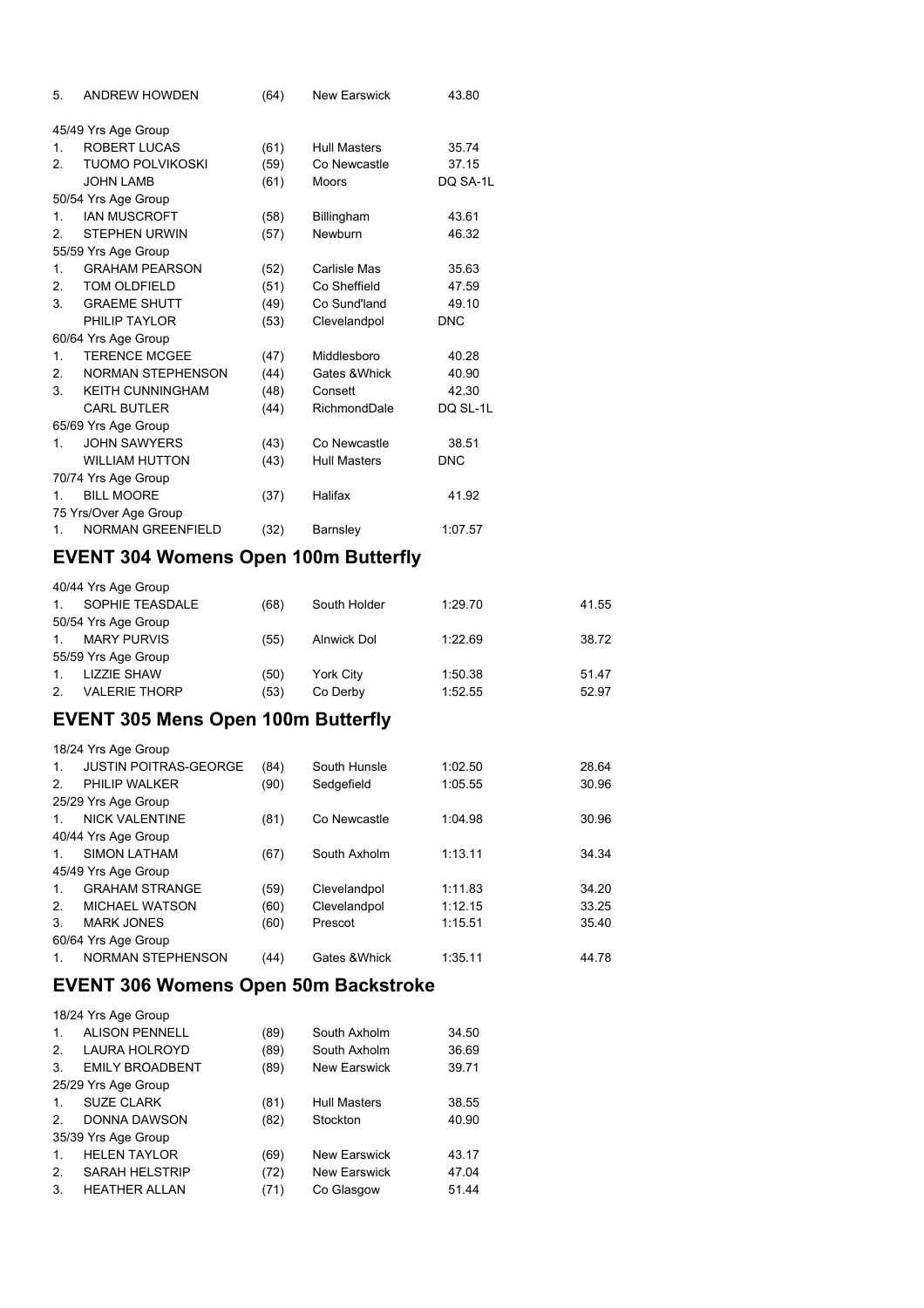|                | 40/44 Yrs Age Group   |      |                    |            |
|----------------|-----------------------|------|--------------------|------------|
| $\mathbf{1}$ . | <b>LYNNE DAWSON</b>   | (67) | Dearne Vall        | 38.61      |
| 2.             | <b>JULIE OLIVER</b>   | (64) | New Earswick       | 40.04      |
| 3.             | <b>HELEN PLATER</b>   | (67) | South Axholm       | 41.86      |
|                | 45/49 Yrs Age Group   |      |                    |            |
| 1.             | <b>JULIE BENNETT</b>  | (62) | Co Leeds           | 35.17      |
| 2 <sub>1</sub> | SIAN O'DEA            | (60) | Blyth              | 49.54      |
|                | 50/54 Yrs Age Group   |      |                    |            |
| 1.             | <b>MARY PURVIS</b>    | (55) | <b>Alnwick Dol</b> | 41.18      |
| 2 <sub>1</sub> | <b>SUSAN WILSON</b>   | (58) | Billingham         | 43.73      |
| 3.             | <b>JUDITH PASCALE</b> | (57) | Gates & Whick      | 49.44      |
|                | 55/59 Yrs Age Group   |      |                    |            |
| 1.             | PAULINE INWOOD        | (52) | Co Derby           | 41.02      |
|                | <b>GAIL DAFFERN</b>   | (50) | Harrogate          | <b>DNC</b> |
|                | 60/64 Yrs Age Group   |      |                    |            |
|                | <b>CAROL BROWN</b>    | (47) | York City          | <b>DNC</b> |
|                | 65/69 Yrs Age Group   |      |                    |            |
| 1.             | <b>IRENE ALLAN</b>    | (41) | Co Glasgow         | 1:04.49    |

### **EVENT 307 Mens Open 50m Backstroke**

|                  | 18/24 Yrs Age Group      |      |                     |         |
|------------------|--------------------------|------|---------------------|---------|
| 1 <sub>1</sub>   | PHILIP WALKER            | (90) | Sedgefield          | 29.99   |
| 2.               | <b>RYAN LIVINGSTONE</b>  | (86) | RichmondDale        | 30.03   |
| 3.               | <b>IAN SMITHSON</b>      | (86) | <b>New Earswick</b> | 31.45   |
|                  | 25/29 Yrs Age Group      |      |                     |         |
| 1.               | <b>ROBERT CROFTS</b>     | (83) | South Axholm        | 39.86   |
|                  | 30/34 Yrs Age Group      |      |                     |         |
| 1.               | <b>ROBERT DICKINSON</b>  | (74) | Consett             | 32.14   |
| 2.               | <b>IAN TAYLOR</b>        | (76) | Stockton            | 35.52   |
| 3.               | <b>MICHAEL VICKERS</b>   | (76) | Wear Valley         | 36.47   |
|                  | 35/39 Yrs Age Group      |      |                     |         |
| 1.               | <b>STEVE LANGFORD</b>    | (69) | Birmingham M        | 33.50   |
| $\overline{2}$ . | <b>ALISTER WRIGLEY</b>   | (70) | Billingham          | 40.58   |
|                  | 40/44 Yrs Age Group      |      |                     |         |
| 1.               | <b>ANDREW HOWDEN</b>     | (64) | <b>New Earswick</b> | 44.52   |
|                  | 45/49 Yrs Age Group      |      |                     |         |
| 1.               | <b>JULIAN HARFORTH</b>   | (62) | Clevelandpol        | 32.05   |
| 2 <sup>2</sup>   | <b>GRAHAM STRANGE</b>    | (59) | Clevelandpol        | 35.50   |
| 3.               | <b>MARK JONES</b>        | (60) | Prescot             | 37.44   |
|                  | 50/54 Yrs Age Group      |      |                     |         |
| 1.               | <b>KEVIN DEVINE</b>      | (57) | RichmondDale        | 40.57   |
| 2.               | <b>STEVE URWIN</b>       | (57) | Newburn             | 46.51   |
|                  | 55/59 Yrs Age Group      |      |                     |         |
| 1 <sub>1</sub>   | <b>CHRISTOPHER BROWN</b> | (53) | Co Bradford         | 32.14   |
| 2.               | <b>STEPHEN WHITFIELD</b> | (52) | Derwent Vall        | 38.09   |
| 3.               | <b>GRAEME SHUTT</b>      | (49) | Co Sund'land        | 48.33   |
|                  | 60/64 Yrs Age Group      |      |                     |         |
| 1.               | <b>CARL BUTLER</b>       | (44) | RichmondDale        | 43.31   |
| 2.               | <b>BARRY ROBINSON</b>    | (48) | Co Sund'land        | 47.48   |
| 3.               | PHIL JOHNSTON            | (48) | Gates & Whick       | 50.20   |
|                  | 70/74 Yrs Age Group      |      |                     |         |
| 1.               | <b>BILL MOORE</b>        | (37) | Halifax             | 48.34   |
|                  | 75 Yrs/Over Age Group    |      |                     |         |
| 1.               | <b>NORMAN GREENFIELD</b> | (32) | Barnsley            | 1:14.03 |